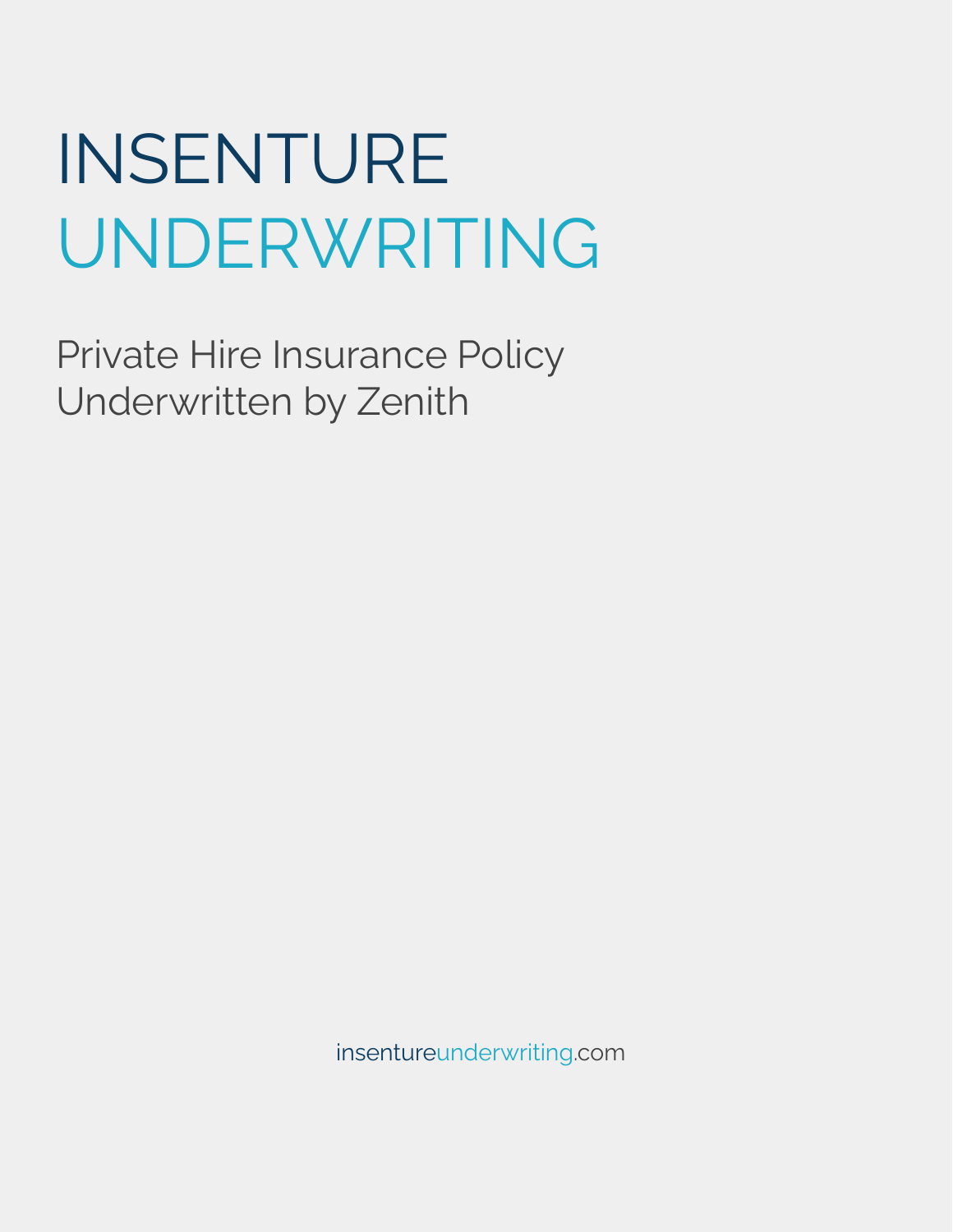# If you have had an accident call the 24 hour Claims Helpline on 0344 873 8183

Please call the number on the Doddle Cover App within 24 hours of the accident to receive a reduction of £150 from your Accidental Damage excess. Use the App provided with the Insenture Approved Camera to collect details of any third parties and their vehicles involved in the accident.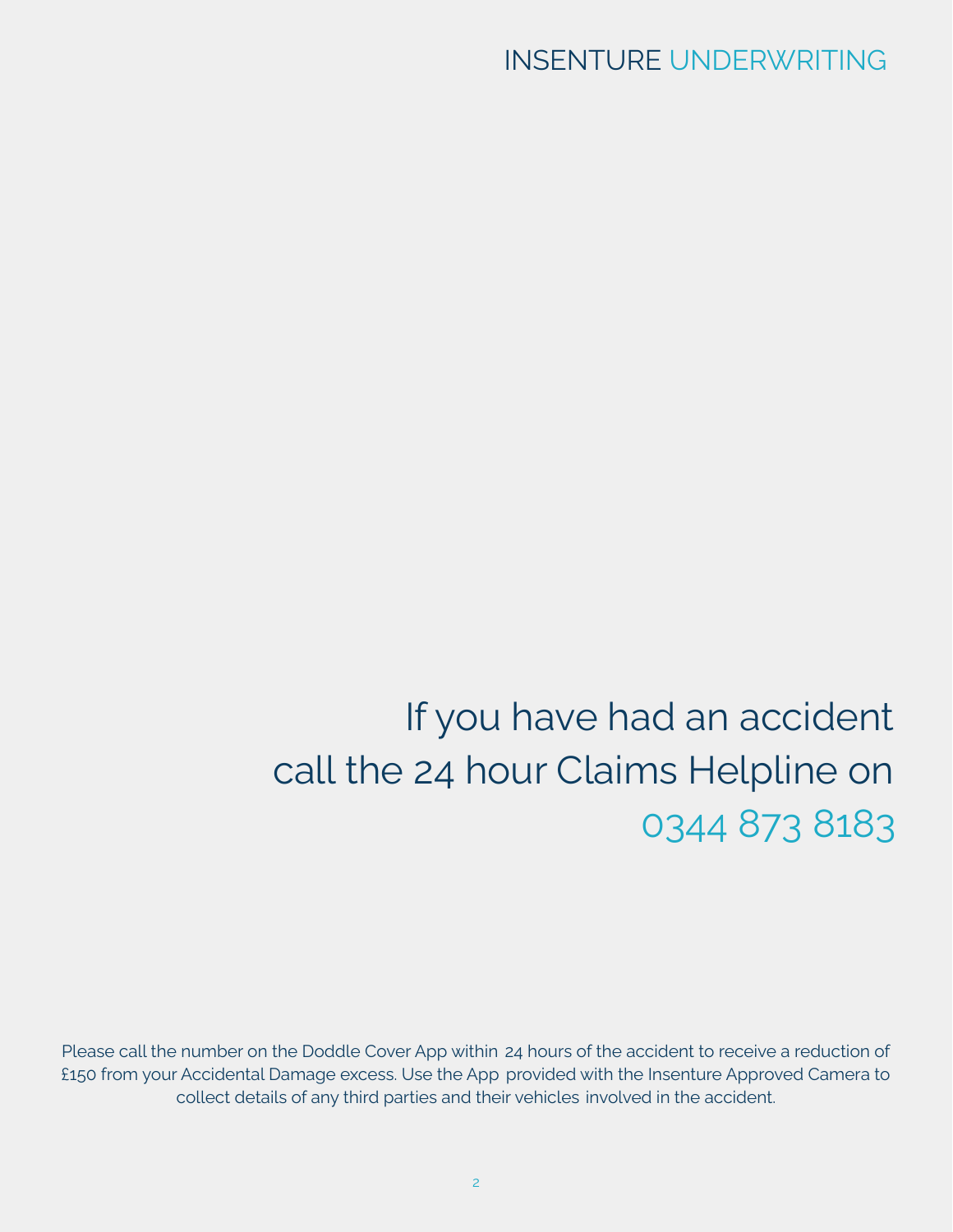# **Contents**

| <b>Important Customer Information</b>                                 | $\overline{4}$ |
|-----------------------------------------------------------------------|----------------|
| What to do in the event of an accident                                | 5              |
| Introduction to your policy                                           | 6              |
| <b>Definitions</b>                                                    | $7 - 8$        |
| <b>Insurance Provided - Guide to Policy Cover</b>                     | $9 - 11$       |
| <b>Section A</b> - Loss of or Damage to the Insured Vehicle           | $12 - 14$      |
| Section B - Loss of or Damage to the Insured Vehicle by Fire or Theft | $15 - 17$      |
| <b>Exceptions to Sections A &amp; B</b>                               | $18 - 19$      |
| <b>Section C</b> - Liability to Other People                          | 20             |
| <b>Exceptions to Section C</b>                                        | 21             |
| <b>Section D</b> - Glass Damage                                       | 22             |
| <b>Section E</b> - Foreign Use of the Insured Vehicle                 | $23 - 24$      |
| <b>Section F</b> - Public Liability                                   | 25             |
| <b>Section G</b> - No Claim Discount                                  | 26             |
| <b>Section H</b> - Protected No Claim Discount                        | 27             |
| <b>General Exceptions</b>                                             | $28 - 29$      |
| <b>General Conditions</b>                                             | $30 - 34$      |
| <b>Our Service Commitment</b>                                         | $35 - 36$      |
| How we use your information                                           | $37 - 39$      |
| <b>Numbers to Call</b>                                                | 40             |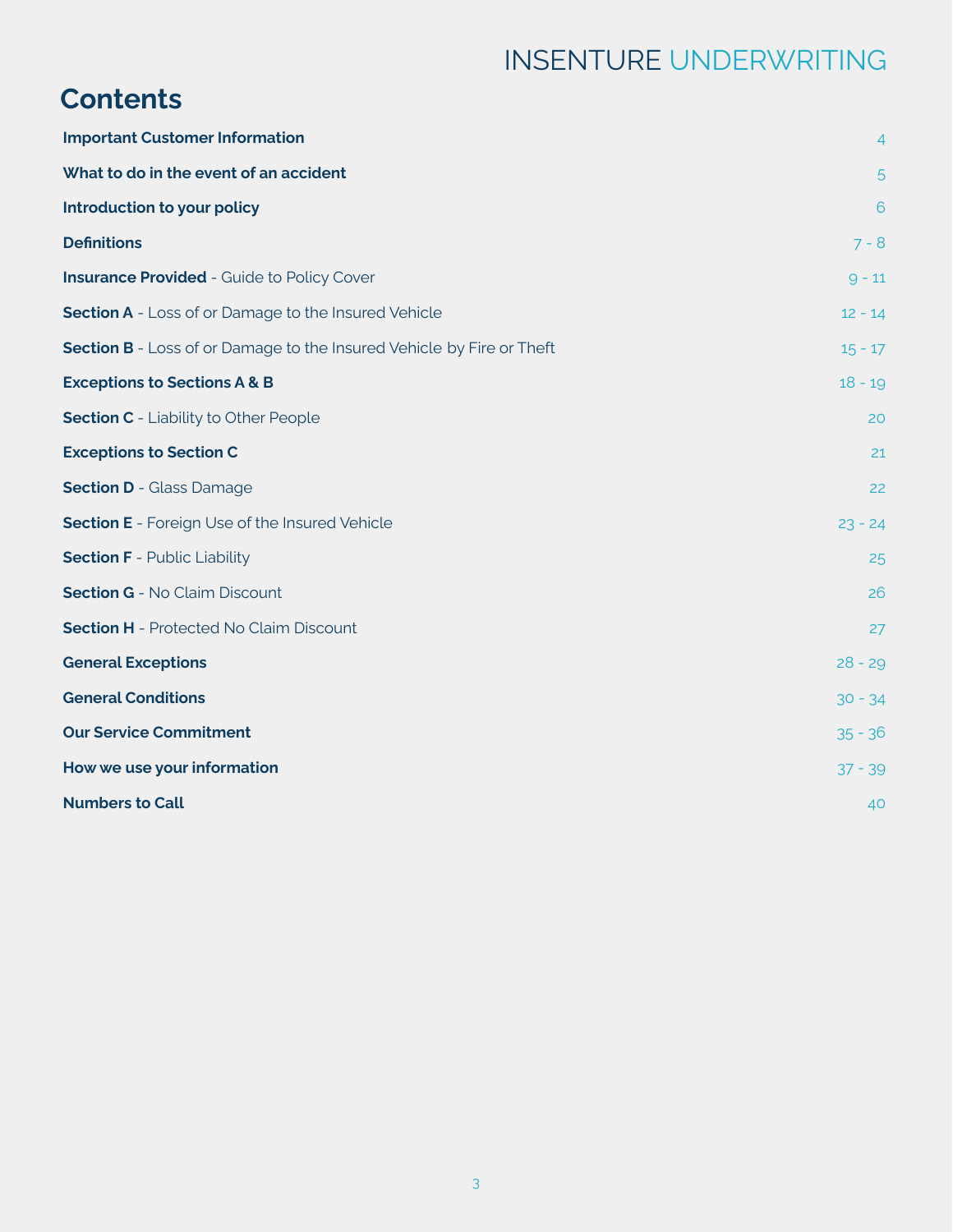### **Important Customer Information**

These notes are for your guidance and do not form part of the insurance contract.

You should keep a complete record of all information (including copies of letters) supplied to us in taking out this insurance. So that you understand what you are covered for, please read this policy, the Policy Schedule (which may make reference to Endorsements) and the Certificate of Motor Insurance very carefully. You should pay special attention to the General Exceptions & General Conditions of this policy.

The words or phrases shown under the Definitions section of this policy document commencing on page 7 have the same meaning whenever they appear in this policy document or in the Certificate of Motor Insurance, Policy Schedule or Endorsements.

If you have any questions, or the cover does not meet your needs or any of the details are incorrect you should notify us immediately via your Insurance Intermediary.

So that you can easily identify these words and phrases they are shown in bold print throughout this policy document.

#### **Guidance notes**

There are useful guidance notes shown in shaded boxes throughout the policy document. The guidance notes do not form part of the insurance contract but are there to help you understand it. You should always read the guidance notes in conjunction with the whole of the policy document.

### **Important Notice**

**It is a condition of your policy that you install the Insenture Approved Camera within 7 days of purchase. Failure to do so may result in any claim being declined.**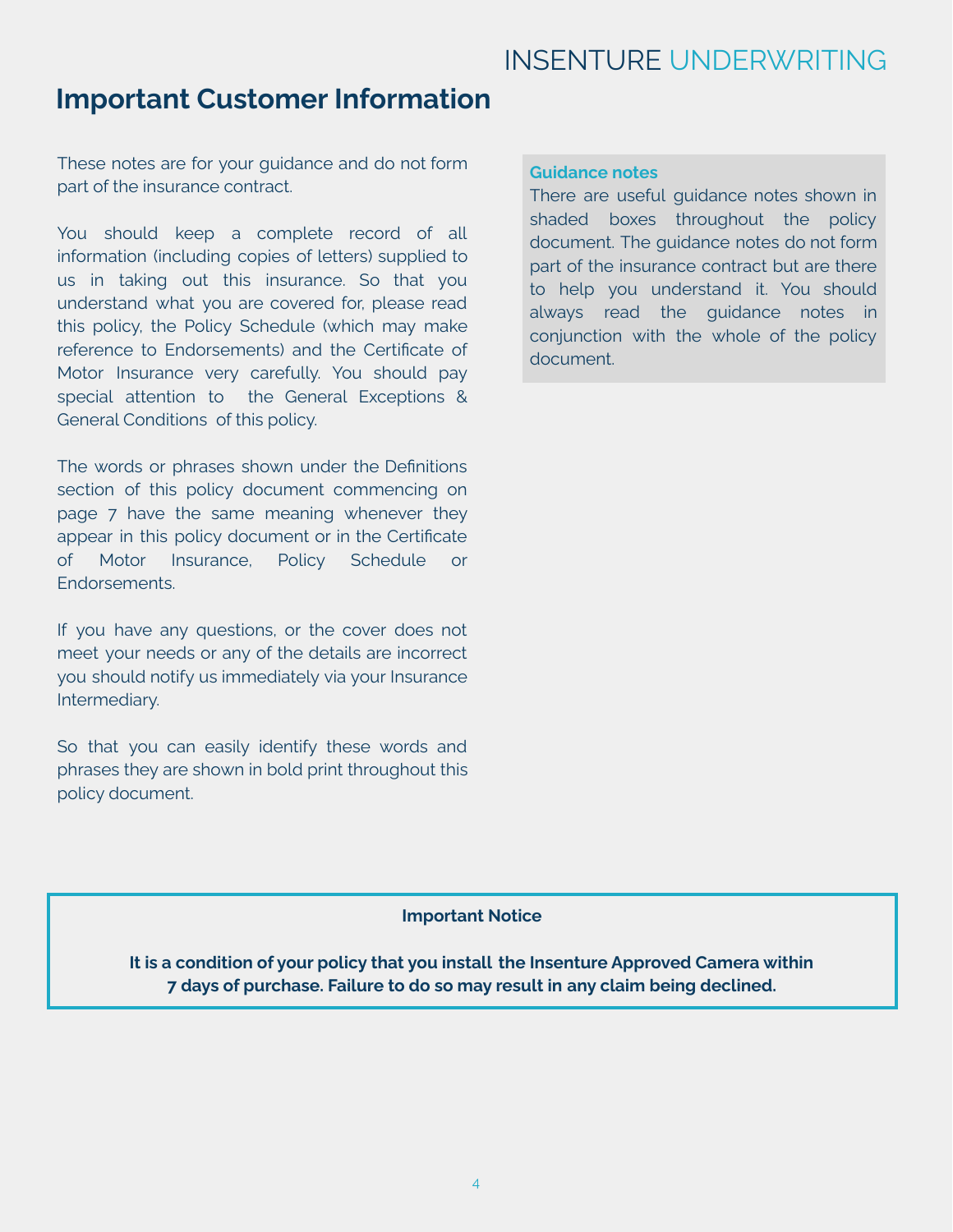### **What to do in the Event of an Accident**

### **Regardless of blame it is important that you take the following action:**

**Stop:** Stop as soon as possible, in a safe place (if you have a warning triangle, place it well before the obstruction). If anybody has been injured, call the police and ambulance service.

**App:** Use the App provided with the Insenture Underwriting Approved Camera which will instruct you to collect relevant information and photographs required to deal with your claim.

#### **Such as:**

- The vehicle registration number, name, address and telephone number of any other drivers involved in the accident.

- The number of passengers in each vehicle.

- The name and address of anyone who is injured (or suggesting they have been injured).

- The name, address and telephone number of any witnesses to the accident.

- The name, telephone number and constabulary of any police officer who attends the accident.

**Take a photo:** The App will instruct you to take photographs using your smartphone to support the positions of the vehicles and the extent of the damage. You will then be instructed to download this data.

**Provide:** You must give your own details to anyone who has reasonable grounds for requesting them.

**DO NOT:** Do not admit responsibility, either verbally or in writing. Instead, simply supply your details along with your policy number to the other driver(s)/person(s) involved in the accident and ask him/her to call the claims advisors on 0344 873 8183.

By passing these details to the other person(s) involved in the accident you will give him/her the opportunity of obtaining assistance in progressing repairs and assisting with the provision of a courtesy vehicle if the circumstances of the accident warrant this.

If for any reason you have not been able to exchange details with other drivers or owners of property or you were in collision with an animal, you must report the accident to the police as soon as possible, and certainly within 24 hours of the accident.

Please call 0344 873 8183 within 24 hours of the accident, but ideally within 1 hour. This is regardless of whether you wish to make a claim under the policy or not. Delay in notification of an incident may invalidate your right to claim.

Please quote your policy number and give all relevant information about the incident.

If your claim is due to theft, attempted theft or vandalism you must also inform the police and obtain a crime reference number.

#### **Benefits of an immediate call**

Calling straight away provides you with benefits which may include the following (dependant on the level of policy cover you have):

- Windscreen repair/replacement.
- **FREE** collection and re-delivery.
- **FREE** car cleaning service.
- Repairers' work guaranteed for three years.

Your claim and claims made against you, will be dealt with as quickly and fairly as possible. Please read the General Conditions in this policy booklet.

For our joint protection telephone calls may be recorded and monitored by us.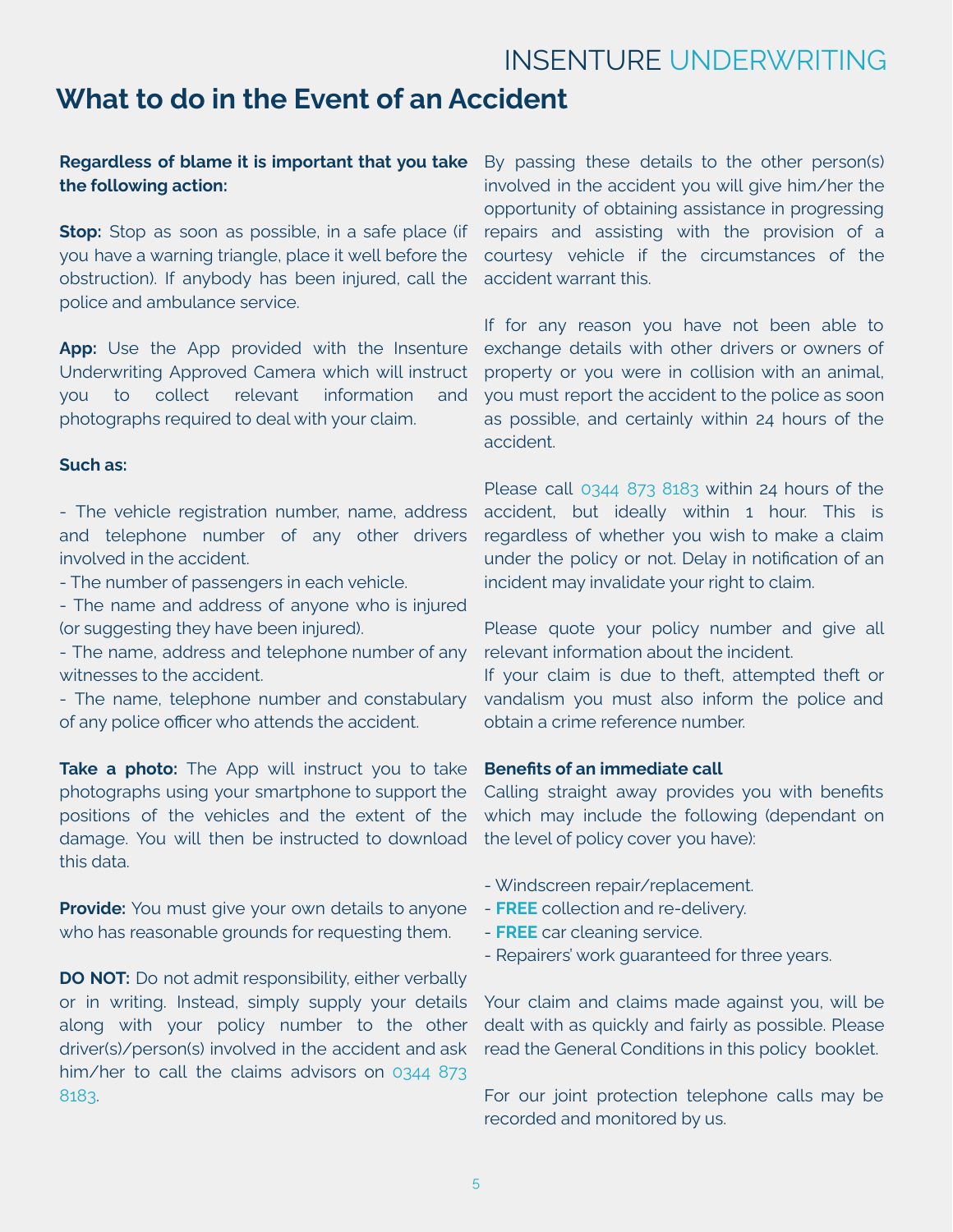### **Introduction to Your Policy**

Thank you for choosing to purchase an Insurance policy arranged by Insenture Underwriting Services Limited and underwritten by Zenith Insurance Plc.

This Policy Document is evidence of a legally binding contract of insurance between you (the Insured) and us (Insenture Underwriting Services Limited on behalf of the authorised insurer, details of which can be found on your Certificate of Motor Insurance). This contract is entered into on the basis that:

- You have taken all reasonable care to answer all questions asked honestly, accurately and to the best of your knowledge; and any other information given either verbally or in writing by you, or on your behalf at the time you applied for insurance is also complete; and the information supplied has been given honestly and to the best of your knowledge and belief.

- The information that you have given to us is shown on your signed proposal form or statement of fact or statement of insurance but will also include further information given either verbally or in writing by you or on your behalf at the time you applied for insurance.

- You must read this Policy Document, the Policy Schedule and the Certificate of Motor Insurance together. The Policy Schedule tells you which sections of the policy apply. Please check all three documents carefully to make certain they give you the cover you want.

We have arranged to insure you against liability, loss or damage that may occur within the geographical limits of the policy during any period of insurance for which you have paid, or agreed to pay the premium. The cover provided is subject to the terms, conditions and exceptions contained in this policy document or in any endorsement applying to this policy document.

Nobody other than you (the Insured), us (Insenture Underwriting Services Limited) or the insurer has any rights that they can enforce under this contract except for those rights that they have under road traffic law in any country in which this insurance applies. Unless specifically agreed otherwise, this insurance shall be subject to English Law.

Signed for and on behalf of the Insurers by:



Gary Humphreys Group Underwriting Director Markerstudy Insurance Services Limited

Markerstudy Insurance Services Limited is registered in England and Wales (No. 2135730) and authorised and regulated by the Financial Conduct Authority (No. 475572)

Registered office: 45 Westerham Road, Bessels Green, Sevenoaks, Kent TN13 2QB

#### **Several Liabilities Notice**

.

The obligations of the co-insurers under contracts of insurance to which they subscribe are several and not joint and are limited solely to the extent of each insurer's individual subscription. If one of the insurers does not for any reason satisfy all or part of its obligations the other insurers will not be responsible for the defaulting insurer's obligations.

#### **Financial Services Compensation Scheme**

The Financial Services Compensation Scheme covers this policy. You may be entitled to compensation from this scheme if we cannot meet our liabilities under this policy. Further information is available at www.fscs.org.uk or by calling 0207 741 4100.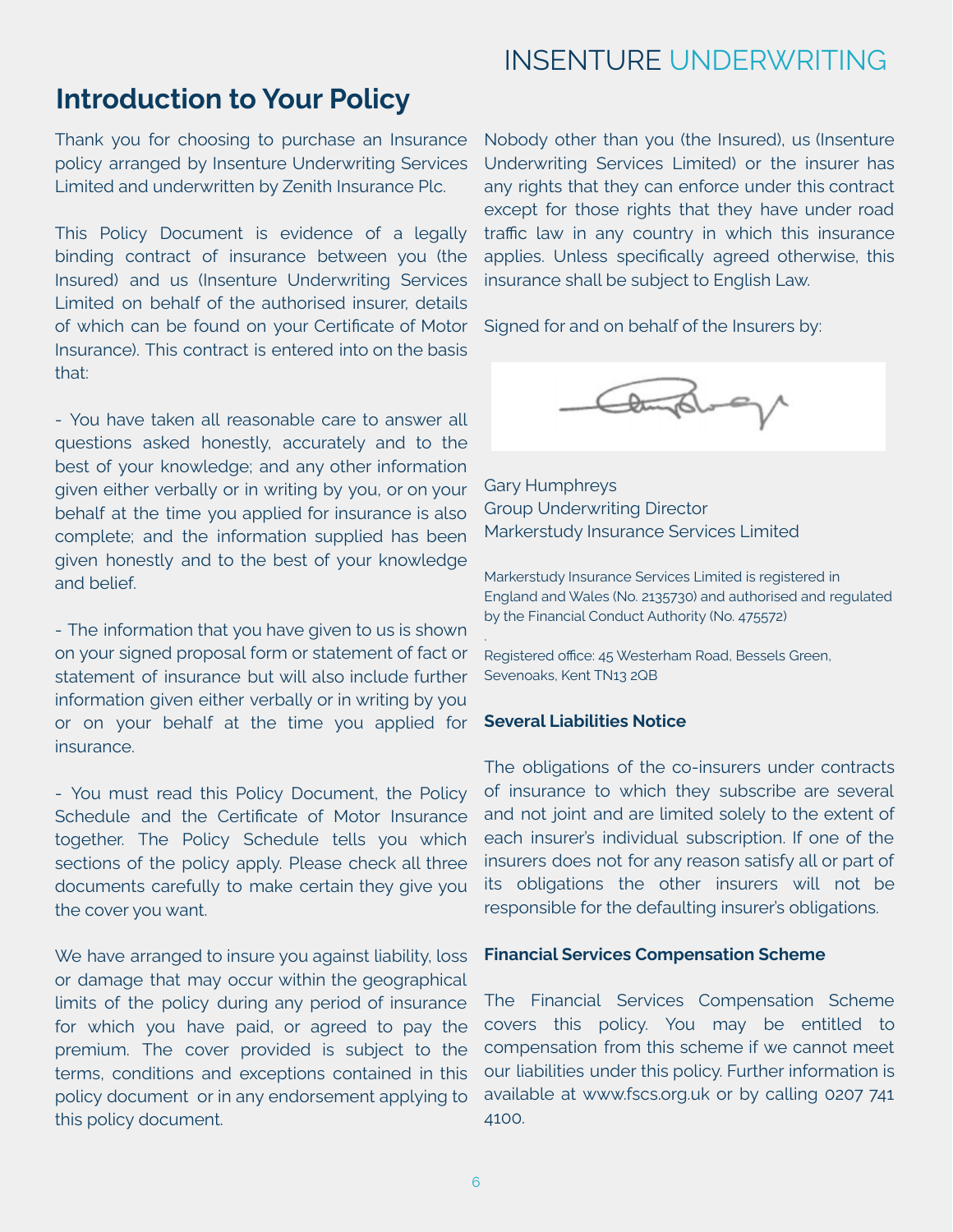### **Definitions**

**The words or phrases shown below have the same meaning whenever they appear in this policy document or in the Certificate of Motor Insurance, Policy Schedule or Endorsements.**

#### **Approved Repairer**

A motor vehicle repairer authorised by **us** or **our** representative to repair the **insured vehicle** following a valid claim under Section A or Section B of this insurance.

#### **Certificate of Motor Insurance**

A document, which is legal evidence of **your** insurance and is required by law and forms part of this contract of insurance. It shows the **insured vehicle's** registration number, who may drive it and what it may be used for. The **Certificate of Motor Insurance** must be read with this policy document.

#### **Endorsements**

A change in terms of this insurance, which replaces or alters the standard insurance policy wording.

#### **Excess**

An amount **you** have to pay towards the cost of a claim under this insurance. **You** have to pay this amount regardless of the circumstances leading to the claim.

#### **Geographical Limits**

The United Kingdom of Great Britain & Northern Ireland, the Isle of Man and the Channel Islands.

#### **Hazardous goods**

Petrol and liquid petroleum gas transported in bulk, explosives or chemicals of a volatile, explosive, corrosive or toxic nature; and/or any goods listed in Classes 1 to 9 of The Health & Safety Executive (HSE) rules relating to the carriage of dangerous goods. The rules require the display of hazard warning (ADR or Hazchem) panels and that the driver of the vehicle carries a Tremcard.

#### **Insenture Approved Camera**

A forward facing camera supplied and approved by Insenture Underwriting Services Ltd.

#### **Insurance Intermediary**

The intermediary who has placed this insurance with us, acting on **your** behalf as **your** agent and through whom all matters concerning this insurance are handled.

#### **Insured Vehicle**

The motor car, the details and registration number of which are shown in the **Policy Schedule.** Permanently fitted accessories (other than **in-car communication, navigation and metering equipment**) are included within this definition.

### **In-car Communication, Navigation and metering equipment**

Permanently fitted radios, cassette, compact disc or DVD players, telephones, two-way communication radios and visual navigation equipment, taxi meters and taxi data heads. Portable items (such as radar detection equipment, personal digital assistants or portable GPS navigators), cassette tapes, memory cards, compact discs or DVDs are not included within this definition.

#### **Market Value**

The cost of replacing the **insured vehicle** at the time of loss or damage compared with one of the same make, model, specification and condition. If the i**nsured vehicle** was first registered as new in a country other than those contained within the **geographical limits** any assessment of **market value** will take into account that the car has been individually imported into a country contained within the **geographical limits** but will not include any delivery costs incurred at the time of importation. The **market value** will be assessed by an automotive engineer in conjunction with the published trade guides at the time of loss.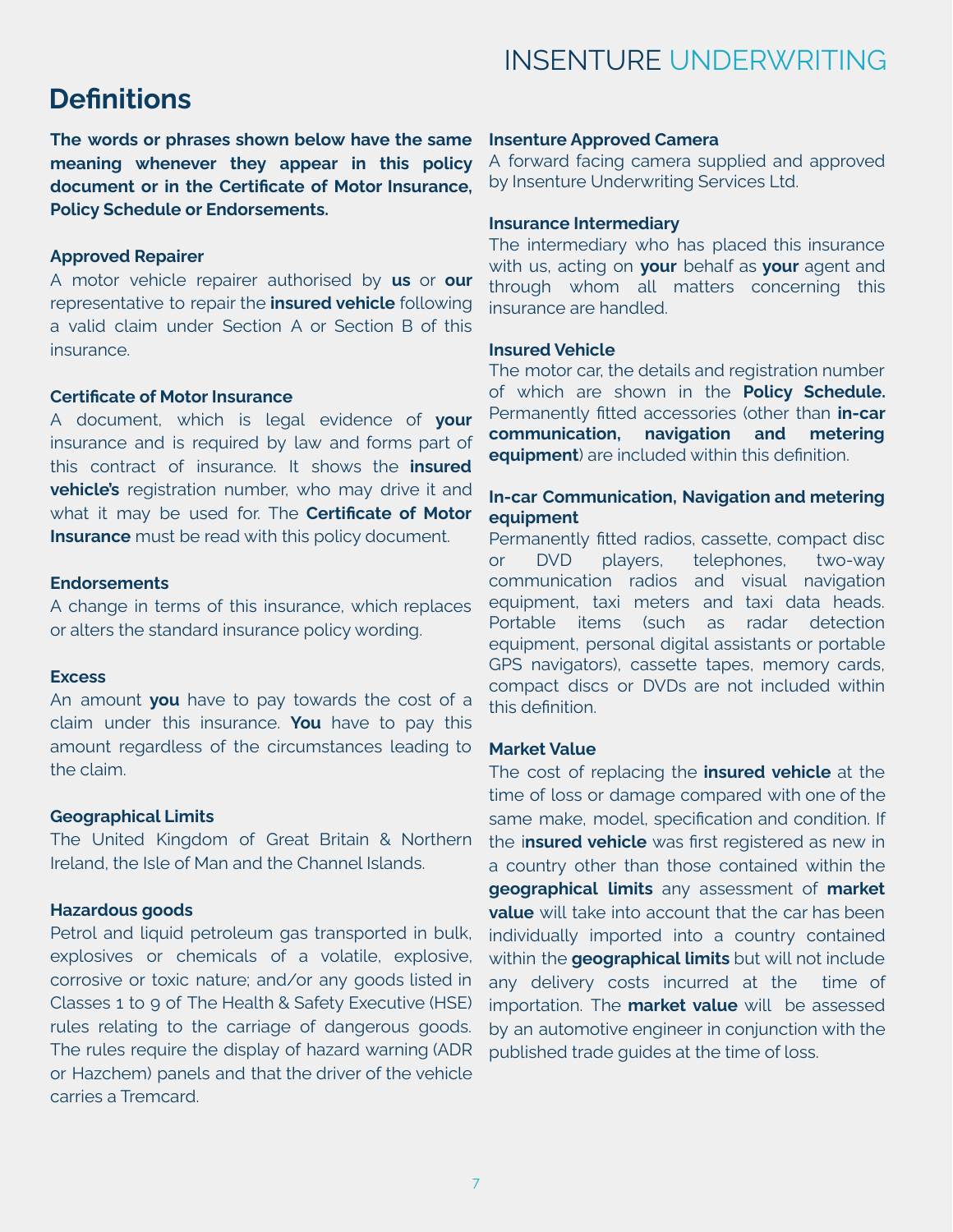# **Definitions (continued)**

#### **Panoramic roof**

A vehicle roof system manufactured as single or multiple glass, or equivalent, panel(s) designed to cover the entire passenger compartment or the majority of it.

### **Partner**

**Your** husband, wife, civil partner, common law partner or someone **you** are living with as if **you** are married to them.

### **Period of Insurance**

The period between the effective date and expiry date shown on the **Policy Schedule** and any subsequent period for which **we** accept renewal of the insurance.

### **Policy Schedule**

The document which shows details of the insured policyholder and insurance protection provided and forms part of this contract of insurance.

### **Proposal Form**

The application for insurance and declaration completed by **you** or on **your** behalf and signed by **you**. **We** have relied on the information provided on this form in entering into this contract of insurance.

### **Statement of Fact or Statement of Insurance**

The form that shows the information that **you** gave **us** or that was given on **your** behalf at the time **you** applied for insurance. **We** have relied on the information provided on this form in entering into this contract of insurance.

### **Terrorism**

**Terrorism** as defined in the **Terrorism** Act 2000.

#### **Third party**

Any person, including the legal owner of the **insured vehicle**, who makes a claim against anyone insured under this policy.

### **Unattended**

Where **you** or no person authorised by **you** are present in the **insured vehicle,** in charge of the **insured vehicle** or are not in a position to prevent unauthorised interference with the **insured vehicle.**

### **We/Us/Our**

Insenture Underwriting Services Limited for and on behalf of the insurance company as specified in the certificate of insurance.

### **Written down value**

The value placed on **your insured vehicle** by the company who leased the vehicle to **you** under a lease agreement.

### **You/Your**

The insured policyholder named in the **Policy Schedule** and **Certificate of Motor Insurance.**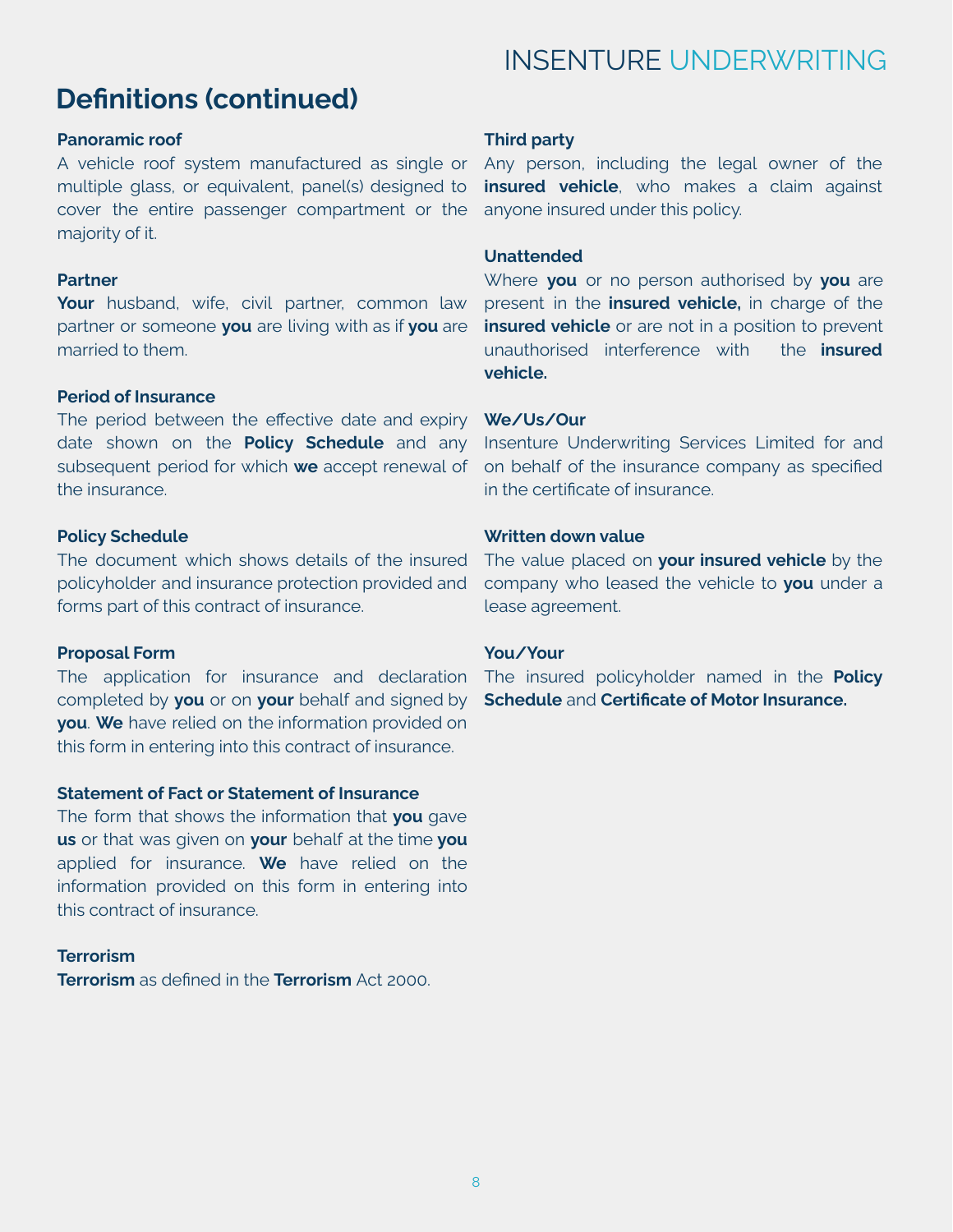### **Insurance Provided - Guide to Policy Cover**

The level of cover provided by this insurance is **Third Party Only** shown on **your Policy Schedule**.

The sections of this Private Hire Insurance Policy that apply for each level of cover are as shown below. Cover is subject to any **endorsement** shown on **your Policy Schedule**.

### **Comprehensive**

Sections A to G of this Private Hire Insurance Policy **Schedule.** apply.

### **Third Party Fire and Theft**

Sections B, C, E, F and G of this Private Hire Insurance Policy apply.

Sections C, E, F and G of this Private Hire Insurance Policy apply.

The General Exceptions and General Conditions of this Private Hire Insurance Policy apply to all levels of cover.

Section H may also apply if shown on **your Policy**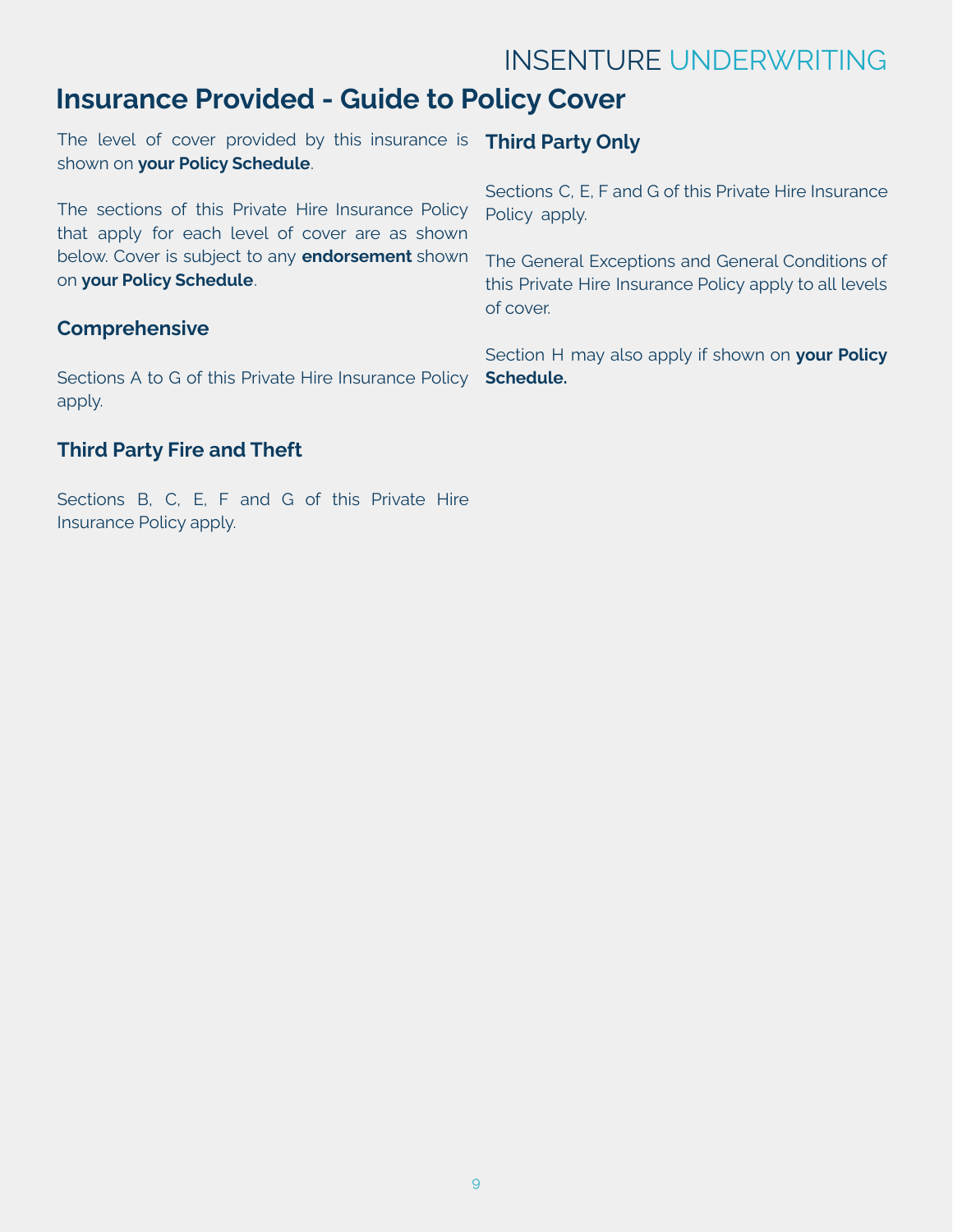### **Insurance Provided - Guide to Policy Cover (continued)**

### **Notification of changes**

To keep **your** insurance up to date please notify **us** straight away via **your insurance intermediary** about changes which affect **your** cover. Some examples are:

- A change of vehicle or **you** have purchased another vehicle to which **you** want **your** existing cover to apply.

- **You** wish a new driver to be covered.

- The **insured vehicle** is changed or modified from the manufacturer's standard specification or **you** intend to change or modify it (including the addition of optional fit accessories).

- A change in the use of the **insured vehicle.**

- A change relating to the ownership of the **insured vehicle.**

- The **insured vehicle** has been stolen or is involved in an accident no matter how trivial.

- If the **insured vehicle** is likely to exceed the annual mileage declared at the commencement or renewal of the policy for which **you** may have received a discount.

- Any change in the main user of the vehicle.

- Someone who drives the **insured vehicle** is convicted of an offence (whether motor related or not) or fixed penalty or other licence **endorsement** or suffers from a medical condition or has a claim on another policy.

- Someone who drives the **insured vehicle** has any police enquiry or prosecution pending (note – if **you** have been stopped by the police a prosecution may be pending and must be disclosed).

- A change of occupation (full or part-time) by **you** or any other driver.

- A change of postal address or garaging facilities and/or where the **insured vehicle** is normally kept overnight.

- The security system fitted to the **insured vehicle** is no longer in operation.

- Any Advanced Driver Assistance Systems fitted to the **insured vehicle** that require recalibration or are not in working order.

This is not a full list and if **you** are in any doubt **you** should advise **your insurance intermediary** for **your** own protection. If the information provided by **you** is not complete or accurate **we** may cancel **your** policy and refuse to pay any claim, or **we** may not pay any claim in full, or **we** may revise the premium and/or change the compulsory **excess**, or the extent of the cover may be affected.

#### **Guidance Notes - Notification of Changes**

The premium that **you** pay is based on information **you** supplied at the inception or renewal date of this insurance policy. If **your** circumstances, or the circumstances of any driver covered by this policy change, then the premium needs to be recalculated to ensure **we** are collecting the correct premium for the risk.

It is important that **you** notify **your insurance intermediary** immediately of any changes such as those examples given under Notification of changes. If **you** fail to supply details of changes or the information supplied by **you** is not complete or accurate then **we** may cancel **your** policy and refuse to pay any claim, or **we** may not pay any claim in full, or **we** may revise the premium and/or change the compulsory **excess**, or the extent of the cover may be affected.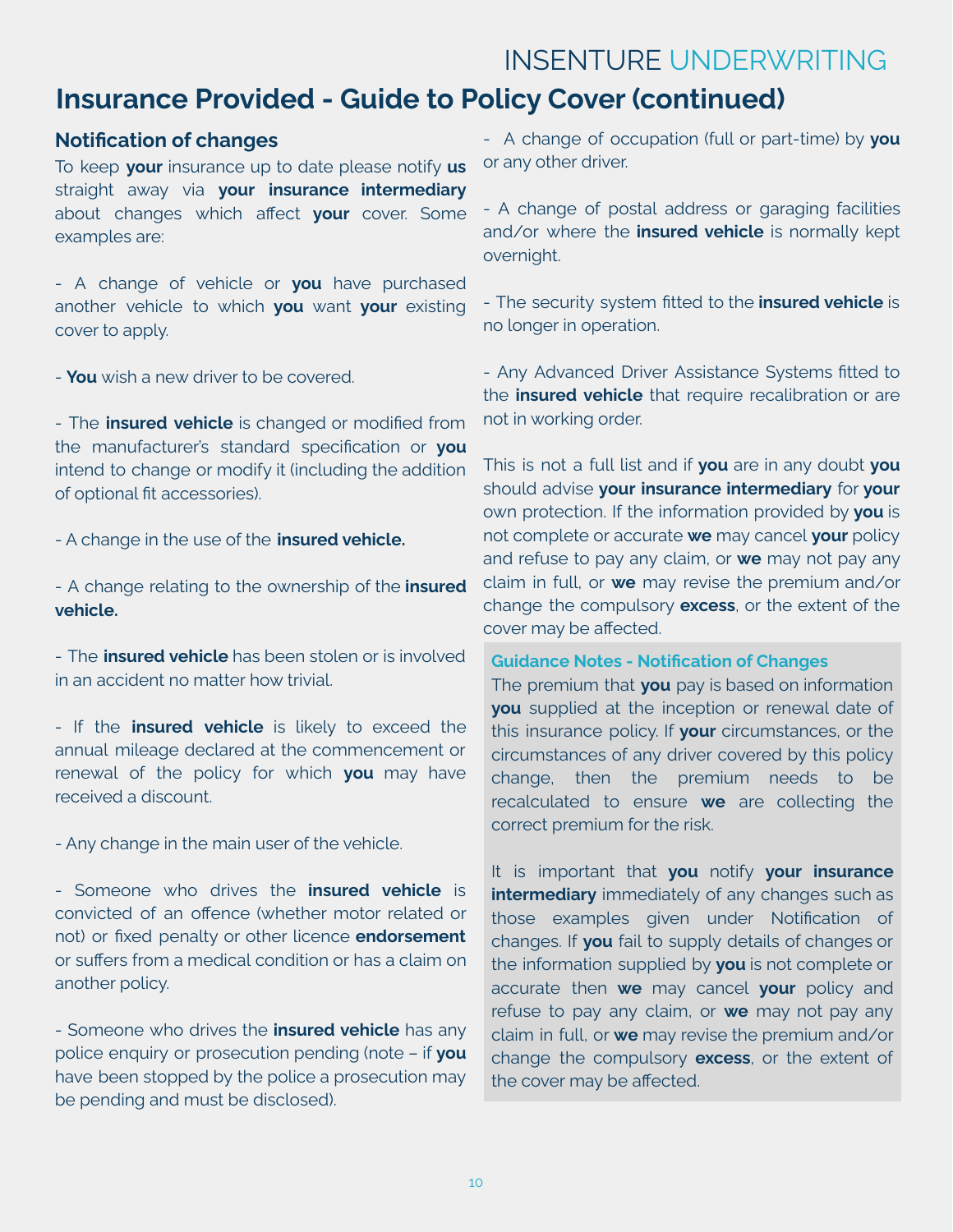### **Insenture Approved Dash-Camera**

It is a condition of this insurance that the **insured vehicle** is fitted with a **Insenture approved camera which is supported by the Doddle App which can be downloaded from a link sent to you.**

Once the **Insenture approved camera** has been fitted to the **insured vehicle you** are required to the best of **your** ability to ensure that it is in working operation at all times the **insured vehicle** is in use. If **you** suspect that the **Insenture approved camera** is faulty **you** must notify **Doddle Cover on 0330 124 5773.**

If **you** continue to drive the **insured vehicle** in the knowledge that the device is not functioning properly **your** policy may be cancelled in accordance with General Condition 7 of the policy and it may affect the indemnity provided in the event of a claim.

The requirement for a fully operational **Insenture approved camera** is waived for the first 7 days **after purchasing this insurance. A camera will be posted to your address. Follow the App instructions to enable you to install it in the insured vehicle**. However **you** are required to have the **Insenture approved camera** fitted to the **insured vehicle** and in working operation within this period otherwise the policy will be cancelled in accordance with General Condition 7 of the policy.

The **Insenture approved camera** is the property of Insenture Underwriting Services Limited and it will be provided to **you** free of charge whilst **you** have a valid taxi policy with them. **You are responsible for fitting the camera to the insured vehicle and transferring it to any change of vehicle during the term of the insurance. You are required to return the camera to Doddle Cover should the insurance be cancelled or expire. Any return premium following cancellation will be processed upon receipt of the camera in working order.**

It is a requirement of this insurance;

• that all incidents, irrespective of any intention to make a claim under this policy, are reported on the Claims Helpline immediately or at the very latest within 24 hours of the incident discovery **which must be done via the App.**

• that you will ensure that the incident data from the SD (secure data) Card is made available **immediately.**

• that you format the SD card when the camera prompts you to do so.

**If you fail to comply with any of these requirements it could affect the handling of any claim.**

**The App collects and transmits data on mileage driven, driving style and location along with the time and impact speed if your insured vehicle is involved in an accident.. We will not communicate this information to you or take any action unless there is a repeated occurrence of an extreme driving event.**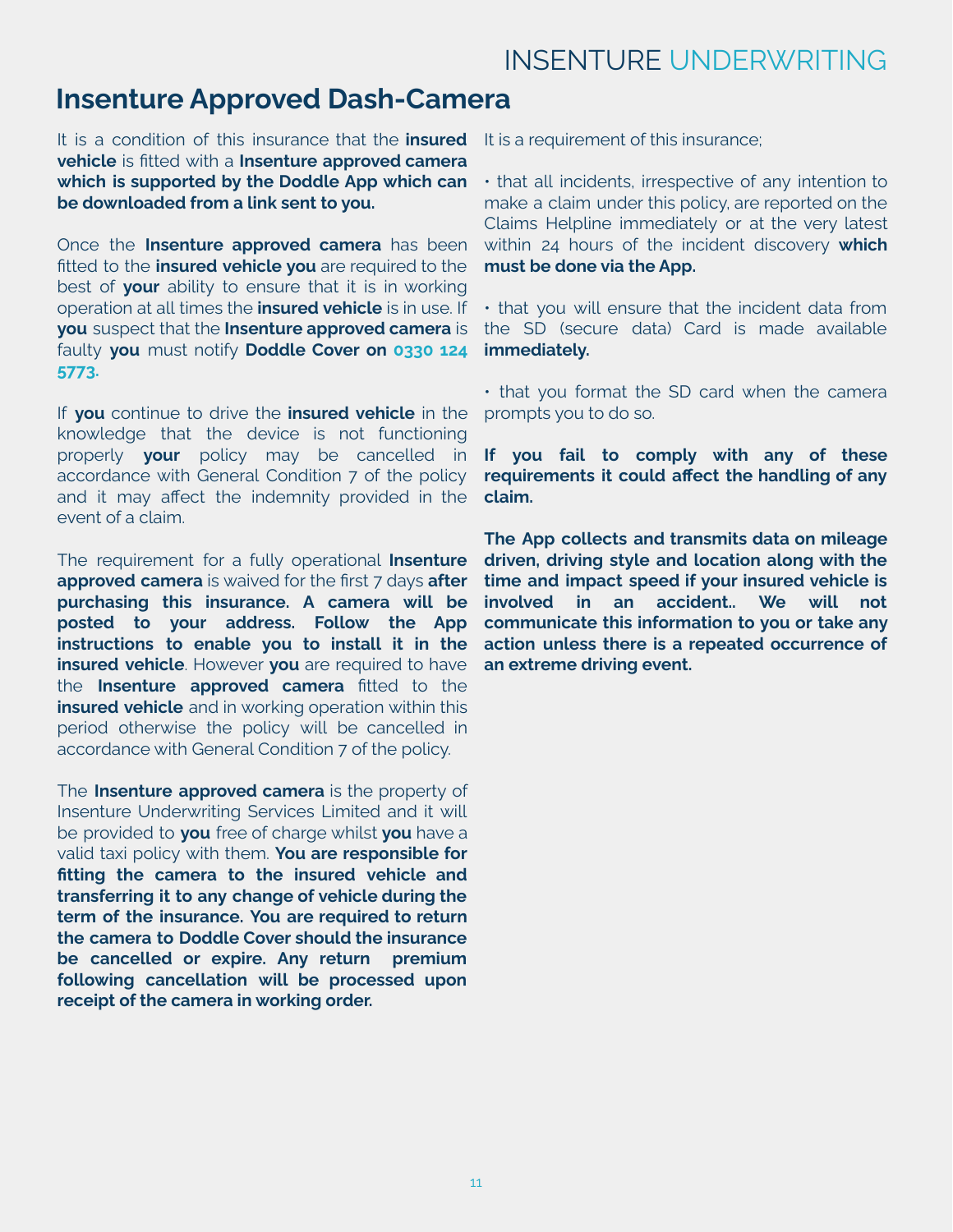### **Section A - Loss of or Damage to the Insured Vehicle**

This section only applies if the cover shown on **your The most we will pay will be either: Policy Schedule** is **Comprehensive.**

### **What is covered**

**We** will cover **you** against loss or damage to the **insured vehicle** (less any **excess** that applies) caused accidentally or as a result of malicious damage or vandalism (malicious fire damage is covered by Section A of this policy). Loss or damage more specifically covered under Section B of this policy is excluded under this section of the policy.

Cover also applies under this section while the **insured vehicle** is in the custody of a member of the motor trade for servicing or repair.

#### **Under this section we may either:**

- pay for the damage to the **insured vehicle** to be repaired; or

- with **your** agreement provide a replacement car; or

- pay an amount of cash equivalent to the loss or damage.

- the **market value** of the **insured vehicle** immediately before the loss; or

- the cost of repairing the **insured vehicle**, whichever is the lower amount.

- the **written down value** or **market value**, whichever is lower, if **your insured vehicle** is under a lease agreement.

**We** may deduct any outstanding premium from the agreed settlement value of the **insured vehicle**.

**We** are not liable for any amount **you** are contractually obliged to pay under any lease or finance agreement **you** have entered into over and above the cost of replacing **your** vehicle.

If the **insured vehicle** was not first registered from new in the United Kingdom **we** will not pay more than the purchase price paid by **you** at the time that **you** purchased the **insured vehicle**.

If the **insured vehicle** is deemed to be beyond economical repair the damaged car becomes **our** property once a claim is met under the policy. **You** must send **us** the vehicle registration and MOT certificate if one is required by law for the **insured vehicle** before **we** are able to meet the claim.

If the **insured vehicle** is the subject of a Hire Purchase or Lease Agreement **we** will pay up to the amount defined above under 'the most **we** will pay'. This payment will be made to the Hire Purchase or Lease Company as owner, whose receipt shall be a discharge of any claim under this section. If, under a Hire Purchase Agreement, **you** owe less than the proceeds of **your** claim, **we** will pay **you** the difference.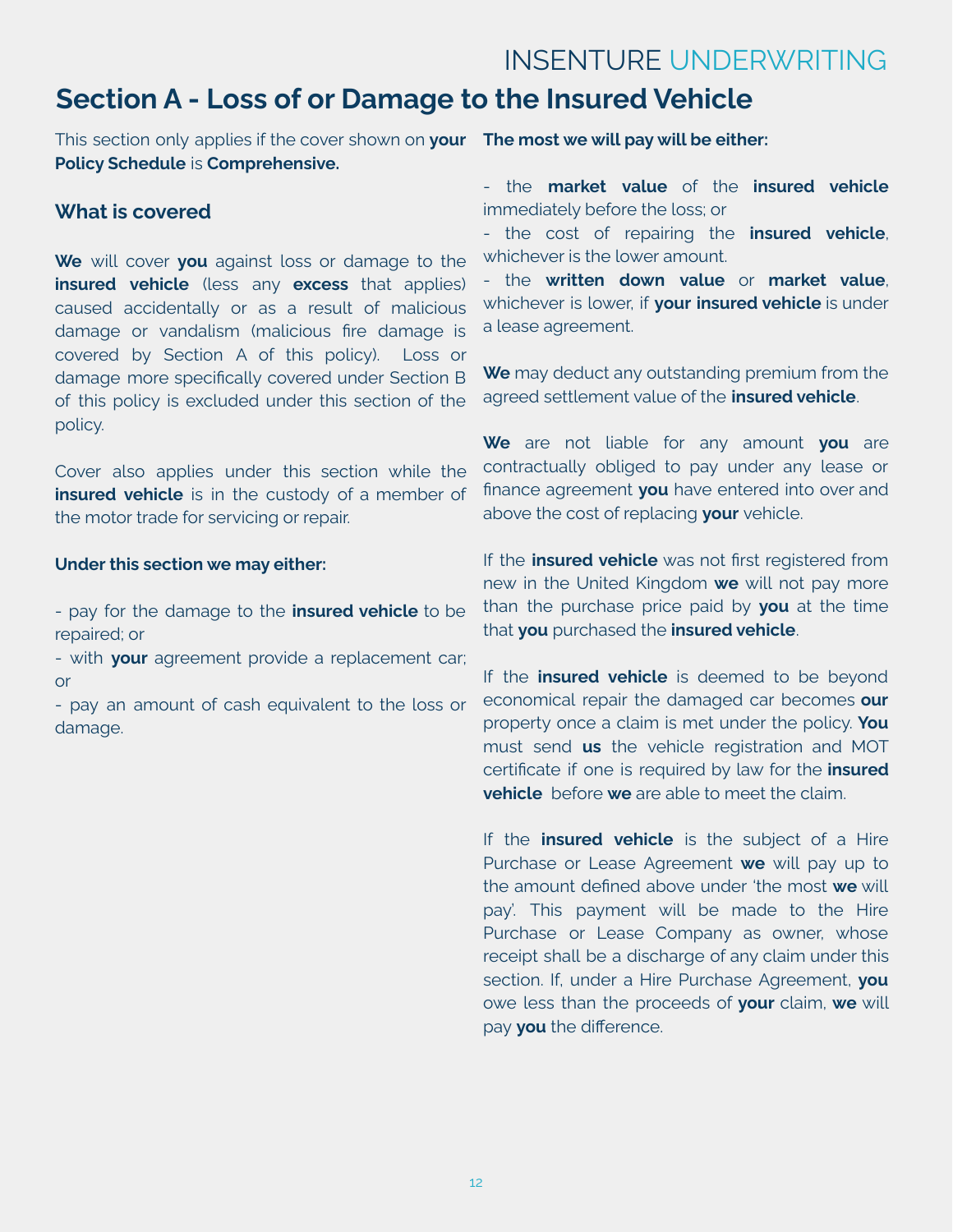### **Section A - Loss of or Damage to the Insured Vehicle (continued)**

#### **In-car communication, navigation and metering equipment**

**We** will pay an amount of no greater than £750 in respect of any one occurrence for loss of or damage caused to permanently fitted in-vehicle communication, navigation and metering equipment.

Any amount payable in respect of **in-car communication, navigation and metering equipment** will not exceed the value of the equipment at the time of the loss or damage after making a reasonable deduction for wear and tear.

#### **Repairs**

Repairs are normally undertaken by **our approved repairer**.

If **you** choose to use an alternative repairer:

- **we** will not guarantee the work after **you** have signed a customer satisfaction note and the **insured vehicle** has been returned to **you** by the repairer; and

- the most **we** will pay toward the cost of labour to repair the **insured vehicle** will be the labour rate quoted by **our approved repairer**. In these circumstances **we** may at **our** option settle the claim for repairs to the **insured vehicle** by making a cash payment based on the labour rate quoted by **our approved repairer** less the **excess** which applies to the claim.

If parts required for repairing the **insured vehicle** are not available in the United Kingdom **our** liability for those parts shall not exceed the manufacturers' last United Kingdom list price or if not listed the price of those parts for the nearest comparable vehicle available in the United Kingdom.

**We** will not pay the cost of importing parts that are not available in the United Kingdom.

**We** may at **our** option use parts that have not been supplied by the original manufacturer to repair the **insured vehicle**. These parts will be subject to the **approved repairer's** guarantee.

**We** will not pay the cost of any repair or replacement which improves the **insured vehicle** to a better condition than it was in before the loss or damage. If this does happen **you** must make a contribution towards the cost of repair or replacement. **You** may be required to contribute to the cost of replaced items such as exhausts or tyres.

**Guidance Notes – Finance or Lease Agreement** If **your insured vehicle** is the subject of a finance or lease agreement and **your** vehicle is deemed to be damaged beyond economic repair due to a covered loss under the policy the **market value** or **written down value** placed on **your insured vehicle** may not be sufficient to satisfy that agreement.

This policy does not cover any amount **you** are contractually obliged to pay under any lease or finance agreement, **you** have entered into, over and above the cost of replacing **your** vehicle.

**We** would recommend that **you** discuss any concerns that **you** may have with **your insurance intermediary** who may be able to supply **you** with details of products available to cover any shortfall.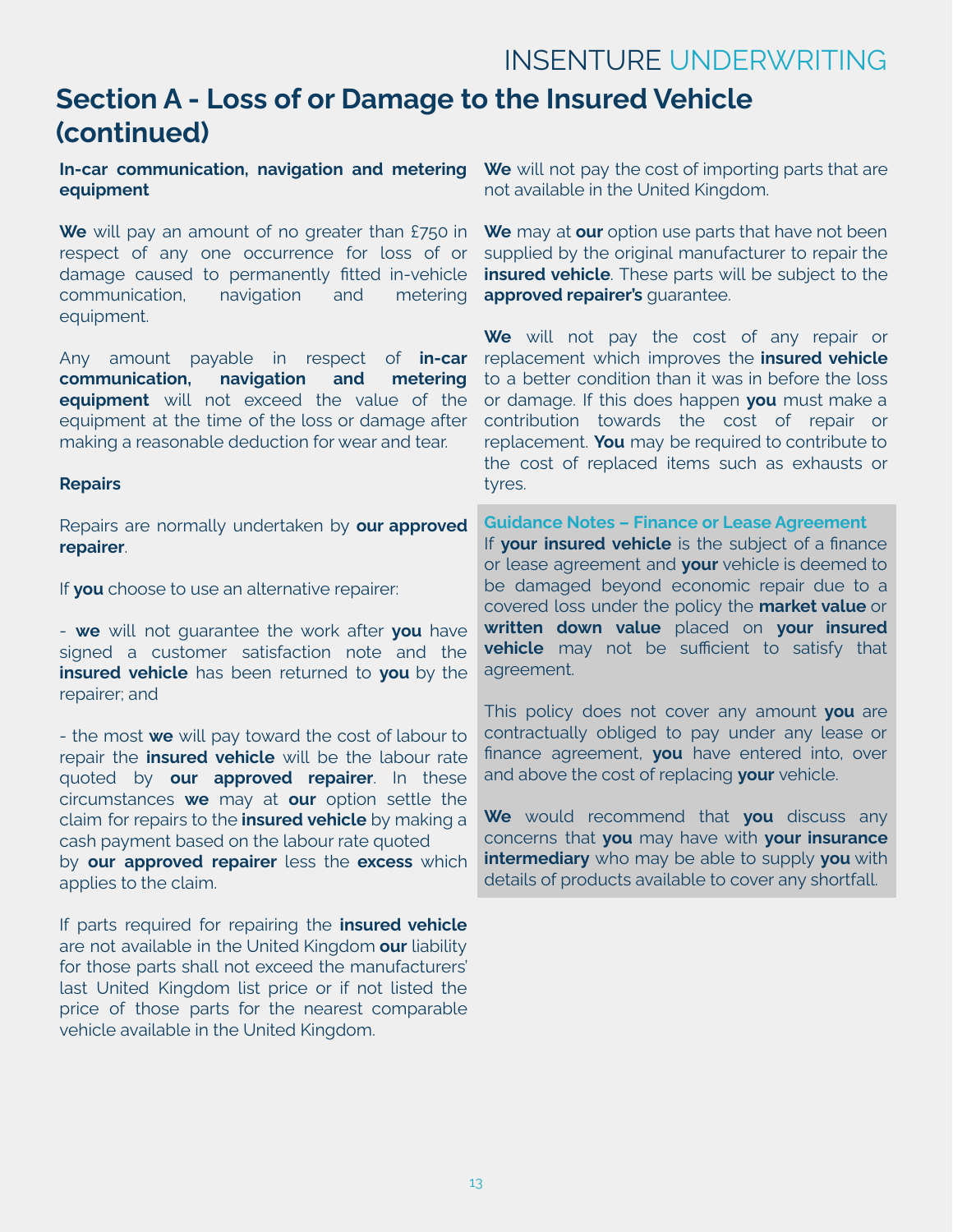### **Section A - Loss of or Damage to the Insured Vehicle (continued)**

### **Protection and Recovery**

If the **insured vehicle** cannot be driven following an incident leading to a valid claim under this section, **we** will pay:

- the cost of its protection and removal to the nearest **approved repairer**, competent repairer or nearest place of safety; and the cost of re-delivery after repairs to **your** home or business address;

Whichever is the lower amount; and

- the cost of storage of the **insured vehicle** incurred with **our** written consent.

If the **insured vehicle** is damaged beyond economical repair **we** will arrange for it to be stored safely at premises of **our** choosing.

**You** should remove **your personal belongings** from the **insured vehicle** before it is collected from **you**.

In the event of a claim being made under the policy **we** have the right to remove the **insured vehicle** to an alternative repairer, place of safety or make **our** own arrangements for re-delivery at any time in order to keep the cost of the claim to a minimum.

#### **Guidance Notes – Flood Advice**

If possible move **your** car to a safer place out of the reach of floodwater before the flood strikes (e.g. to higher ground).

Do not attempt to drive **your** car through floodwater as it is inevitable that this will damage **your** engine particularly if **your** car has a diesel engine or turbo charger. The policy does not pay for electrical faults and these are also likely to occur if **you** do drive through floodwater.

If **your** car is submerged do not try to start the engine. If possible get **your** car pushed or towed out of the water and allow it to dry out. **You** may be lucky and the water may not have penetrated sufficiently to ruin the engine.

### Repairs to the **insured vehicle** resulting from flood damage are covered if **your**

policy cover is comprehensive but claims will be subject to the policy **excess**. A comprehensive policy will also pay for towing as well as damage to upholstery, carpets and stereo systems resulting from flooding but only up to the limits shown within this document.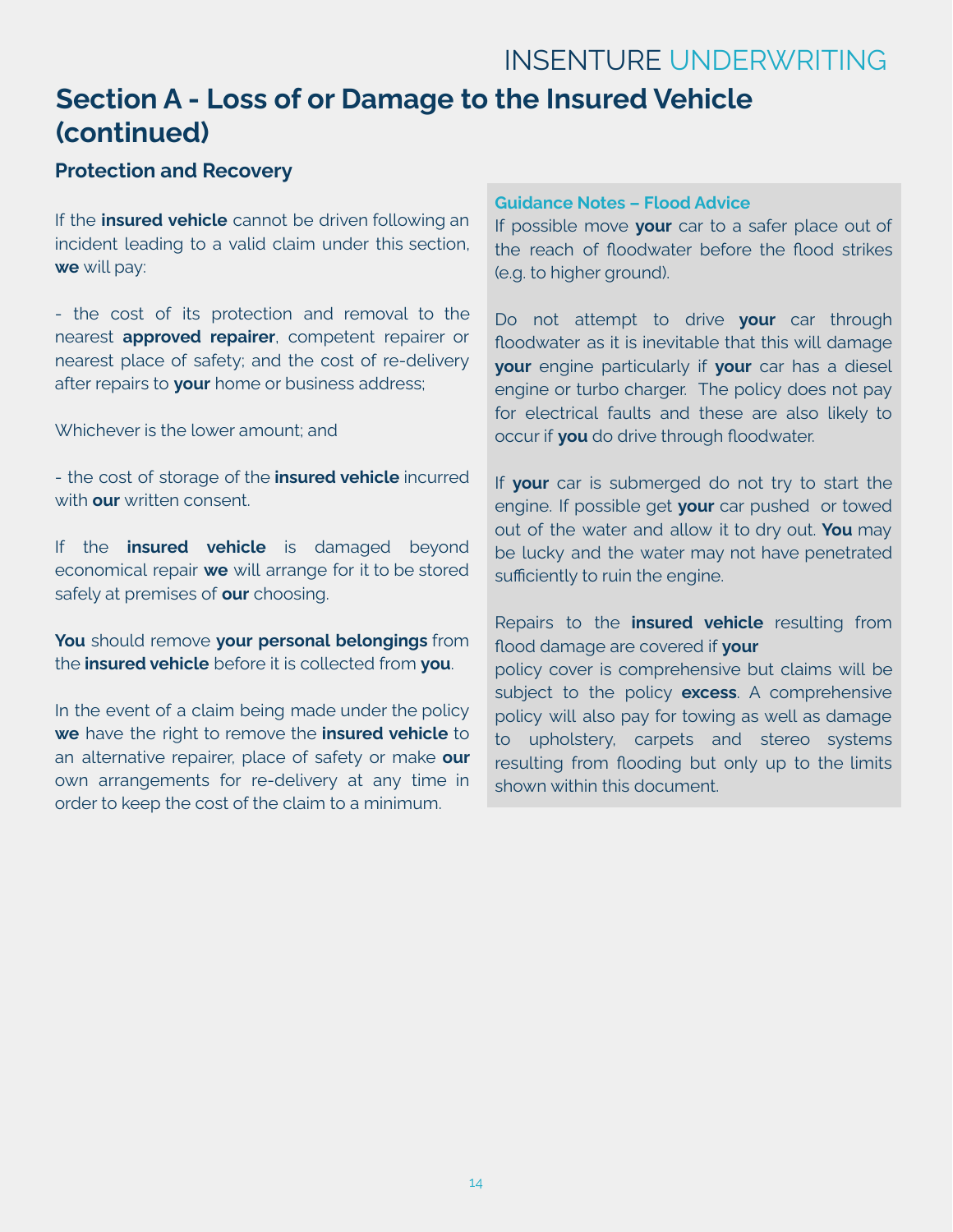# **Section B - Loss of or Damage to the Insured Vehicle by Fire or Theft**

This section only applies if the cover shown on **your Policy Schedule** is either Comprehensive or Third Party Fire and Theft.

### **What is covered**

**We** will cover **you** against loss of or damage to the **insured vehicle** (less any **excess** that applies) caused by fire (other than fire by vandalism or malicious intent), lightning, self-ignition, explosion, theft or attempted theft.

Cover also applies under this section while the **insured vehicle** is in the custody of a member of the motor trade for servicing or repair.

Under this section **we** may either:

- pay for the damage to the **insured vehicle** to be repaired; or

- with **your** agreement provide a replacement car; or

- pay an amount of cash equivalent to the loss or damage.

### **The most we will pay will be either:**

- the **market value** of the **insured vehicle** immediately before the loss; or

- the cost of repairing the **insured vehicle**,

whichever is the lower amount.

- the **written down value**, agreed value or **market value**, whichever is lower, if **your insured vehicle** is under a lease agreement.

**We** may deduct any outstanding premium from the agreed settlement value of the **insured vehicle**.

**We** are not liable for any amount **you** are contractually obliged to pay under any lease or finance agreement **you** have entered into over and above the cost of replacing **your** vehicle.

If the **insured vehicle** was not first registered from new in any country within the **geographical limits we** will not pay more than the purchase price paid by **you** at the time that **you** purchased the **insured vehicle.**

#### **If the insured vehicle:**

- is stolen and has not been recovered at the time of settlement; or

- is deemed to be beyond economical repair as a result of a loss covered under this section of the policy.

The lost or damaged vehicle becomes **our** property once a claim is met under the policy.

**You** must send **us** the vehicle registration document, and MOT certificate if one is required by law for the **insured vehicle** before **we** are able to meet the claim.

If the **insured vehicle** is the subject of a Hire Purchase or Lease Agreement **we** will pay up to the limit of liability defined above under 'the most **we** will pay'. This payment will be made to the Hire Purchase or Lease company as owner, whose receipt shall be a discharge of any claim under this section. If, under a Hire Purchase Agreement, **you** owe less than the proceeds of **your** claim, **we** will pay **you** the difference.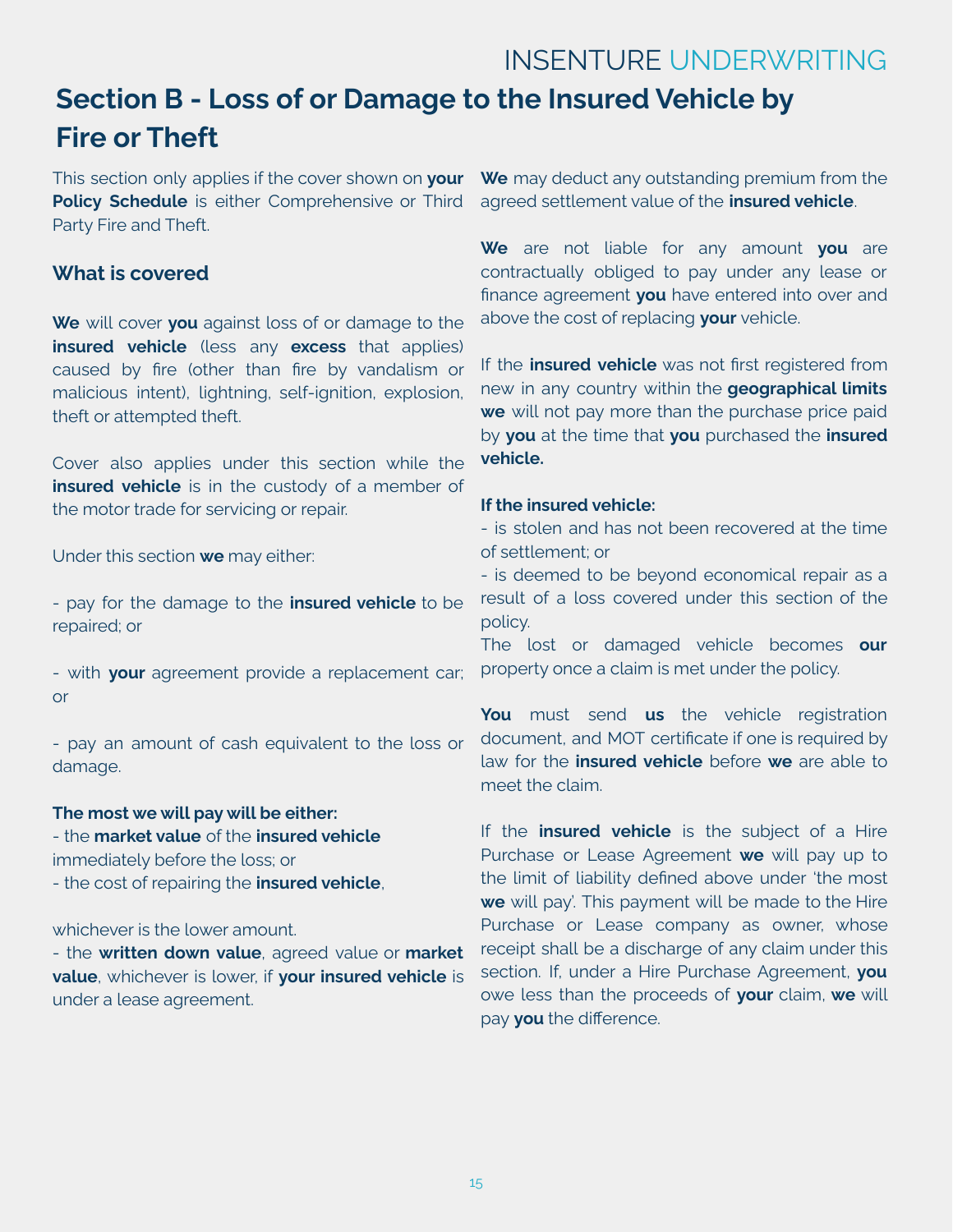# **Section B - Loss of or Damage to the Insured Vehicle by Fire or Theft (continued)**

### **In-car communication, navigation and metering equipment**

**We** will pay an amount of no greater than £750 in respect of any one occurrence for loss of or damage to permanently fitted in-vehicle communication, navigation and metering equipment caused by fire (other than by vandalism or malicious intent), lightning, explosion, theft or attempted theft. Any amount payable in respect of in-vehicle communication, navigation and metering equipment will not exceed the value of the equipment at the time of the loss or damage after making a reasonable deduction for wear and tear.

#### **Repairs**

Repairs are normally undertaken by **our approved repairer**.

If **you** choose to use an alternative repairer:

- **we** will not guarantee the work after **you** have signed a customer satisfaction note and the **insured vehicle** has been returned to **you** by the repairer; and

- the most **we** will pay toward the cost of labour to repair the **insured vehicle** will be the labour rate quoted by **our approved repairer**. In these circumstances **we** may at **our** option settle the claim for repairs to the **insured vehicle** by making a cash payment based on the labour rate quoted by **our approved repairer** less the **excess** which applies to the claim.

If parts required for repairing the **insured vehicle** are not available in the United Kingdom **our** liability for those parts shall not exceed the manufacturers' last United Kingdom list price or if not listed the

price of those parts for the nearest comparable vehicle available in the United Kingdom. **We** will not pay the cost of importing parts that are not available in the United Kingdom.

**We** may at **our** option use parts that have not been supplied by the original manufacturer to repair the **insured vehicle**. These parts will be subject to the **approved repairer's** guarantee.

**We** will not pay the cost of any repair or replacement which improves the **insured vehicle** to a better condition than it was in before the loss or damage. If this does happen **you** must make a contribution towards the cost of repair or replacement. **You** may be required to contribute to the cost of replaced items such as exhausts or tyres.

#### **Protection and Recovery**

If the **insured vehicle** cannot be driven following an incident leading to a valid claim under this section, **we** will pay:

- the cost of its protection and removal to the nearest **approved repairer**, competent repairer or nearest place of safety; and

- the cost of re-delivery after repairs to **your** home address;

whichever is the lower amount; and

- the cost of storage of the **insured vehicle** incurred with **our** written consent.

If the **insured vehicle** is damaged beyond economical repair **we** will arrange for it to be stored safely at premises of **our** choosing.

**You** should remove **your** personal belongings from the **insured vehicle** before it is collected from **you.**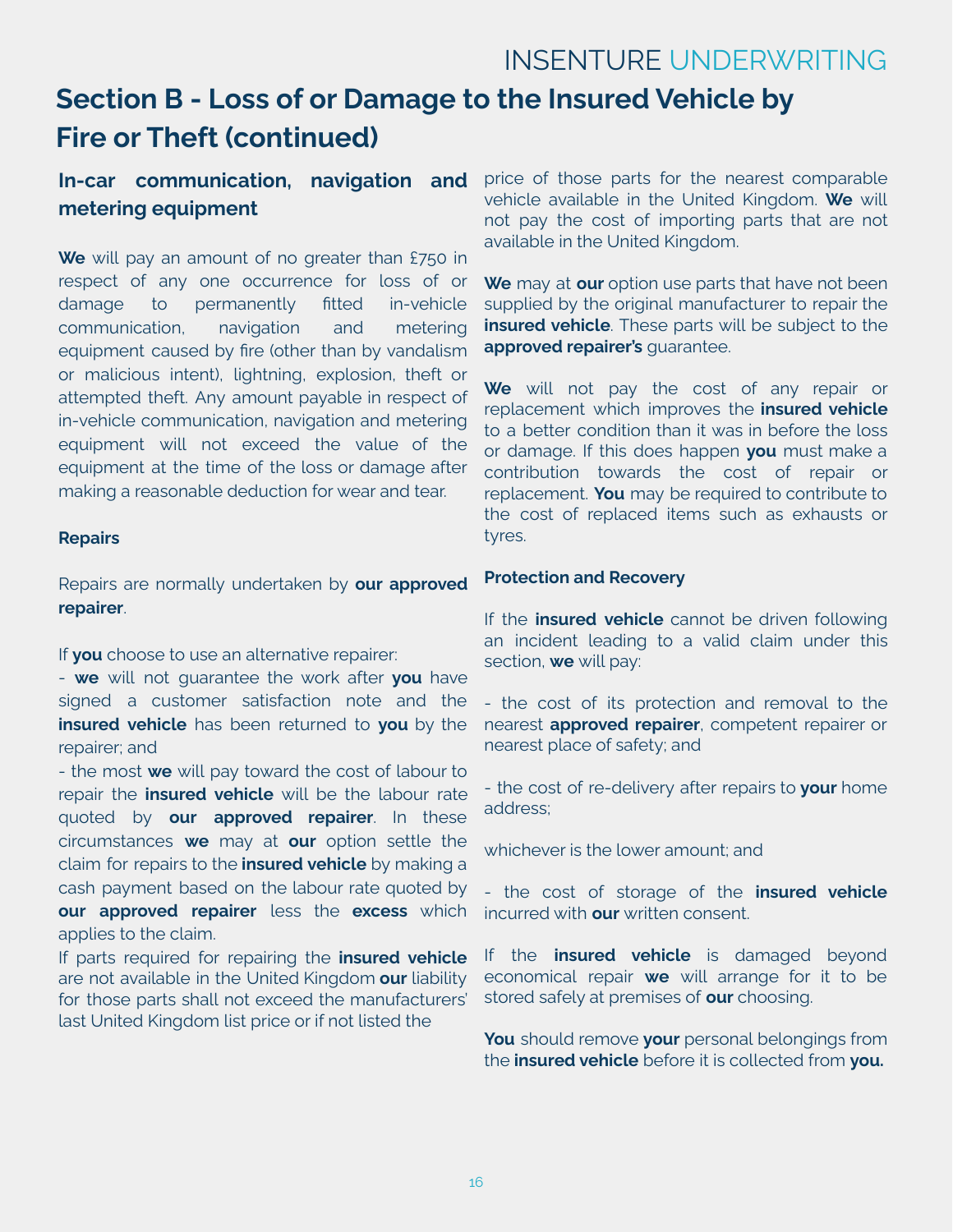# **Section B - Loss of or Damage to the Insured Vehicle by Fire or Theft (continued)**

In the event of a claim being made under the policy **we** have the right to remove the **insured vehicle** to an alternative repairer or place of safety or make **our** own arrangements for re-delivery at any time in order to keep the cost of the claim to a minimum.

If **your** policy schedule states that **you** have Comprehensive or Third Party Fire and Theft cover then repairs to **your insured vehicle** are normally undertaken by our approved repairer. If **you** insist that any repair work is undertaken by an alternative repairer;

• **We** will not guarantee the work after **you** have signed a customer satisfaction note and the **insured vehicle** has been returned to **you** by the repairer; and

• the most **we** will pay toward the cost of labour to repair the **insured vehicle** will be the labour rate quoted by our approved repairer. In these circumstances **we** may at our option settle the claim for repairs to the **insured vehicle** by making a cash payment based on the labour rate quoted by our approved repairer less the **excess** which applies to the claim.

#### **Guidance Notes - Preventing Crime**

Don't give criminals an easy ride. Car crime makes up 20% of all recorded crimes in the UK. Most thefts can be prevented - and it's in **your** interest and ours to take some simple precautions. Most things are common sense. Lock **your** car and remove **your** ignition key/locking device when leaving it for even a short time e.g. at a petrol station or cashpoint machine.

Vehicle thieves often steal the keys first especially if the vehicle has an immobiliser and break into houses just to access keys to steal the car. Always keep keys secure even inside **your** home (do not leave keys where a burglar can easily find them).

Keys and locking devices should always be kept in a safe and secure place - do not leave them on a wall hook, windowsill or in a jacket pocket close to the vehicle. Take appropriate measures to safeguard the vehicle when showing it to prospective purchasers.

Do not keep items such as the car registration document, service book, MOT certificate or Certificate of Insurance in the car and never leave any valuables on view in the car. **You** should remove items such as CD players, Radios/MP3 players and portable satellite navigation equipment whenever possible. Use good-quality locks and security devices.

Park in a secure place if **you** can. If **you** have a garage, use it and lock it!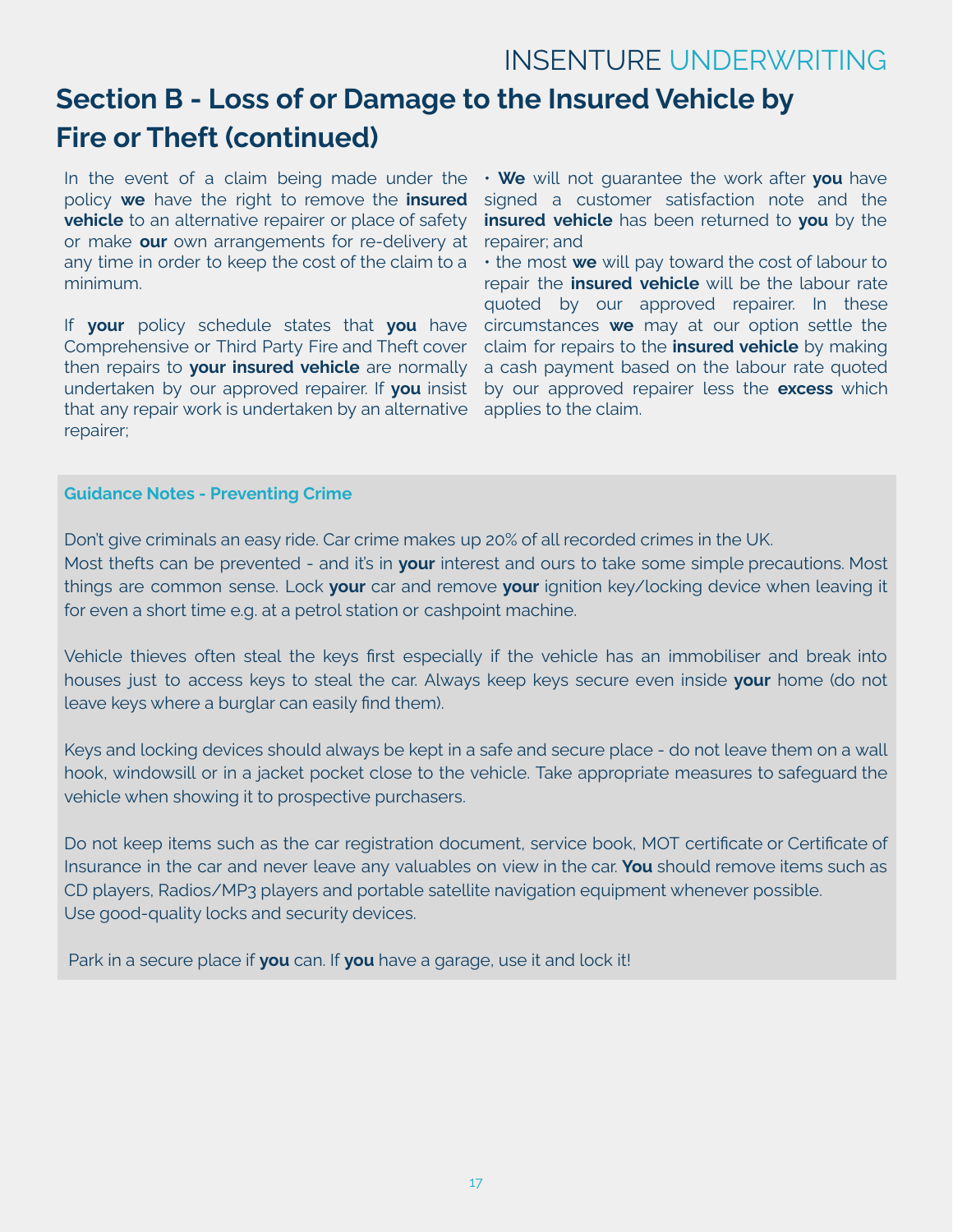### **Exceptions to Sections A & B**

### **What is not covered**

These sections of **your** insurance policy do not cover the following:

- The amount of any **excess** shown in the **Policy Schedule** or in this policy document or in any **endorsement** that applies.

- Any additional **excess** where **you** failed to make available the incident data from the SD (secure data) Card within 24 hours of the incident discovery.

- VAT if **you** are VAT registered.

- Indirect losses which result from the incident that caused **you** to claim, for example, **we** will not pay;

- compensation for **you** not being able to use the **insured vehicle** or
- any additional costs relating to the testing or plating of a replacement vehicle if the **insured vehicle** is the subject of a total loss claim: or
- the cost of the upgrading of any replacement vehicle to comply with the current local authority regulations relating to the age and type of vehicle if the **insured vehicle** is the subject of a total loss claim.

Wear and tear, mechanical or electrical breakdown including failure of any equipment, integrated circuit, computer chip, computer software or computer related equipment and failure or breakages of any part due to application of brakes or road shocks.

- Depreciation or loss of value following repairs.

- Loss of or damage to the **insured vehicle** arising from the vehicle being taken by a person;

- who is not permitted to drive under the **Certificate of Motor Insurance** or is excluded by **endorsement**; and

- who is also **your** employee or a member of **your** family or household or in a close personal relationship with **you** or a member of **your** family or household.

- Loss suffered due to any person obtaining any property by fraud or deception, for example a purchaser's cheque not being honoured by their bank.

- Loss or damage to the **insured vehicle** where possession of it is gained by deception on the part of someone pretending to be a buyer or someone pretending to act on behalf of a buyer.

- Loss or damage resulting from the **insured vehicle** being repossessed by or returned to its rightful owner.

- Loss or damage to the **insured vehicle** as a result of:

- 1. lawful repossession
- 2. return to its rightful owner
- 3. seizure by the police or their authorised representatives

- Loss or damage caused by pressure waves from aircraft or any flying object.

- Loss of or damage to keys, lock or ignition activators, alarm or immobiliser activators.

- Repairs, reprogramming or replacement of any component, including locks on the **insured vehicle**, resulting from the loss of or damage to the **insured vehicle** keys, lock or ignition activators or alarm or immobiliser activators.

- Loss of or damage to the **insured vehicle** and/or **in-car communication, navigation and metering equipment** while **unattended** arising from theft or attempted theft when:

ignition keys have been left in or on the **insured vehicle;** or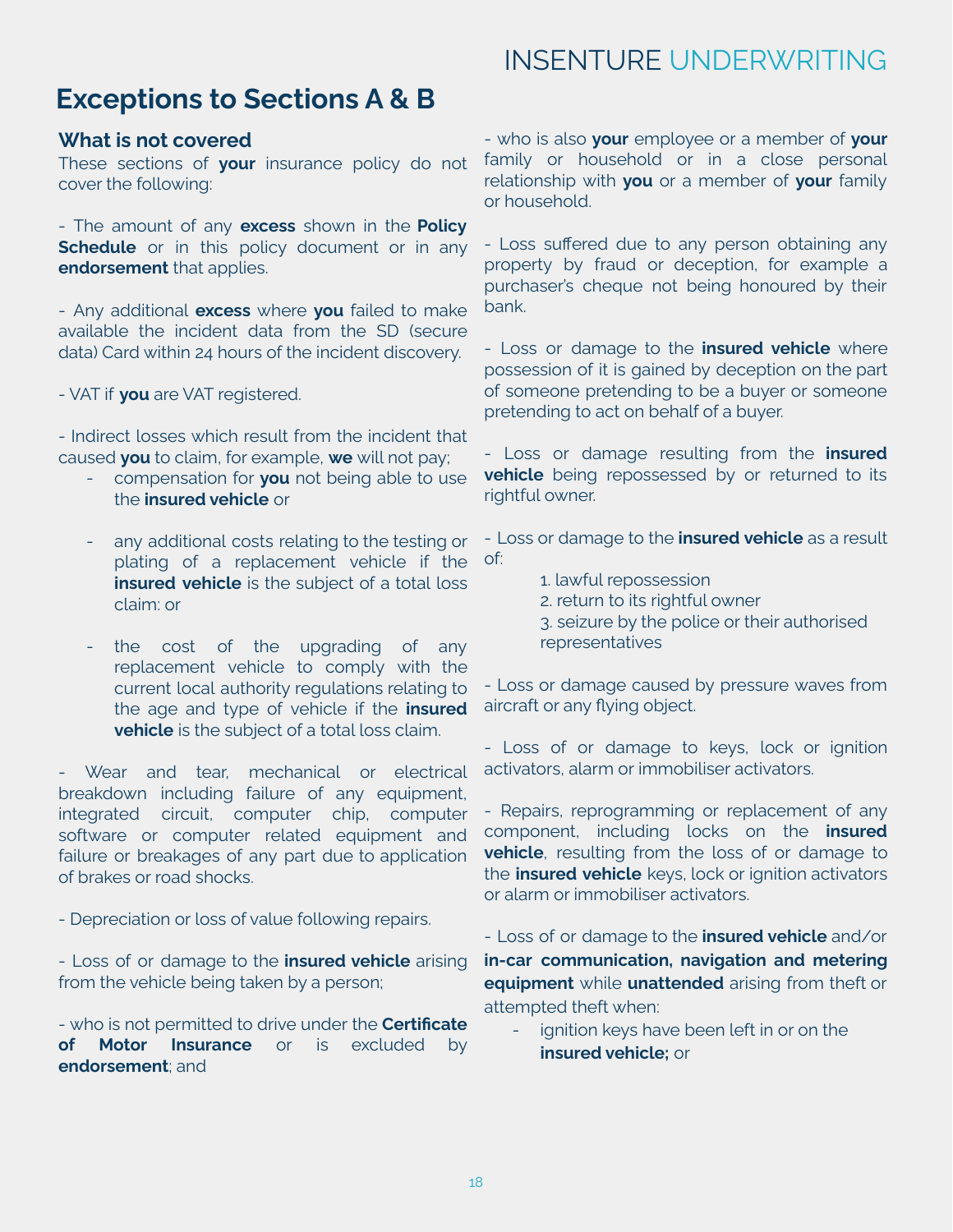### **Exceptions to Sections A & B (continued)**

- the i**nsured vehicle** has not been secured by means of door and boot lock; or
- any window or any form of sliding or removable roof or hood have been left open or unlocked; or
- the **insured vehicle** is fitted with a manufacturer's standard security device and the device is not operational or is not in use.

- Loss or damage caused by inappropriate type of grade of fuel being used.

- Confiscation, requisition or destruction by or under the order of any Government or Public or Local Authority.

- more than £250 (after the deduction of any **excess** that applies) in respect of signwriting, advertisements, logos or specialist paintwork.

- Damage to tyres caused by braking, punctures, cuts or bursts.
- Loss or damage caused deliberately by **you** or by any person who is in charge of the **insured vehicle** with **your** permission.

- Fire damage resulting from malicious acts or vandalism if the cover shown on **your policy schedule** is TPFT.

- Any amount **you** are contractually obliged to pay under any lease or finance agreement, **you** have entered into, over and above the cost of replacing the **insured vehicle.**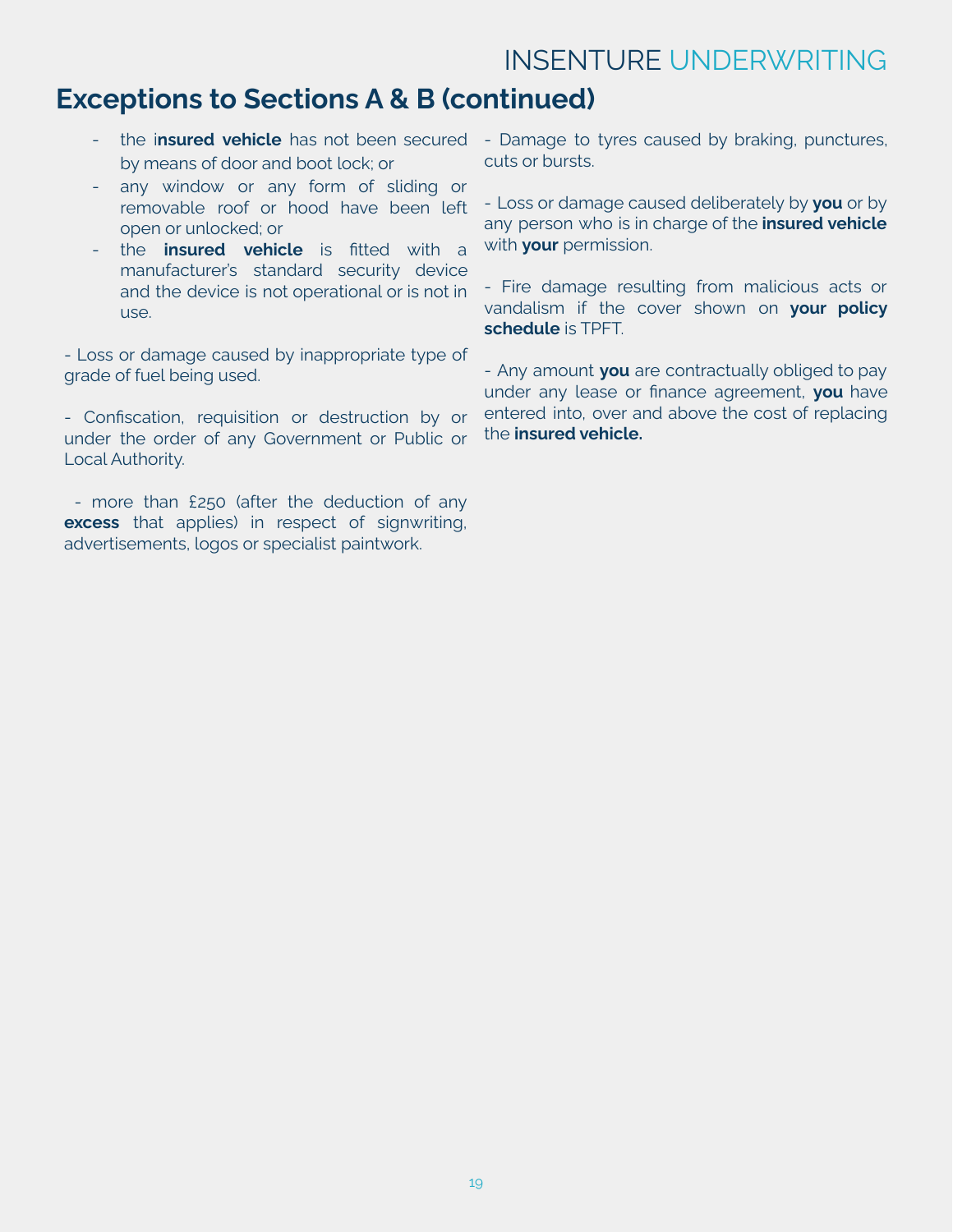### **Section C - Liability to Other People**

### **What is covered**

### **Use of the insured vehicle**

**We** will cover the categories of people listed below for their legal liability for death, bodily injury or damage to property arising out of the use of the **insured vehicle** or an attached trailer or caravan;

### - **You**; and

- any person permitted to drive the **insured vehicle** under the **Certificate of Motor Insurance** who is driving with **your** permission; and

- If **you** ask **us** to do so any passenger travelling in or getting into or out of the **insured vehicle**; and

- any person using (but not driving) the **insured vehicle** for social domestic and pleasure purposes with **your** permission; and

- **your** employer or business partner in the event of an accident occurring while the **insured vehicle** is being used for business by **your** employer or business partner as long as **your Certificate of Motor Insurance** allows business use by such person; and

- the legal representatives of any person who would have been covered under this section.

### **Third Party Property Damage Limit**

The most **we** will pay for property damage for any one claim, or series of claims arising out of any one event is £20,000,000. The most **we** will pay in legal costs for any one property damage claim or series of property damage claims arising out of any one event is £5,000,000.

### **Legal Costs**

In the event of an accident covered by this insurance **we** may at **our** absolute discretion consider payment in respect of the following legal costs;

- solicitors' fees for representation at any fatal accident inquiry, Coroner's, Magistrates or similar court; and

- the cost of legal services to defend **you** against a charge of manslaughter or causing death by dangerous or reckless driving.

If **we** agree to pay these costs under this policy the choice and appointment of legal representation and the extent of any assistance that **we** provide will be entirely at **our** discretion. There will be no agreement to pay these costs unless **we** have confirmed this to **you** in writing.

### **Emergency Medical Treatment**

**We** will pay emergency treatment charges required by the Road Traffic Acts. If this is the only payment **we** make, it will not affect **your** No Claim Discount.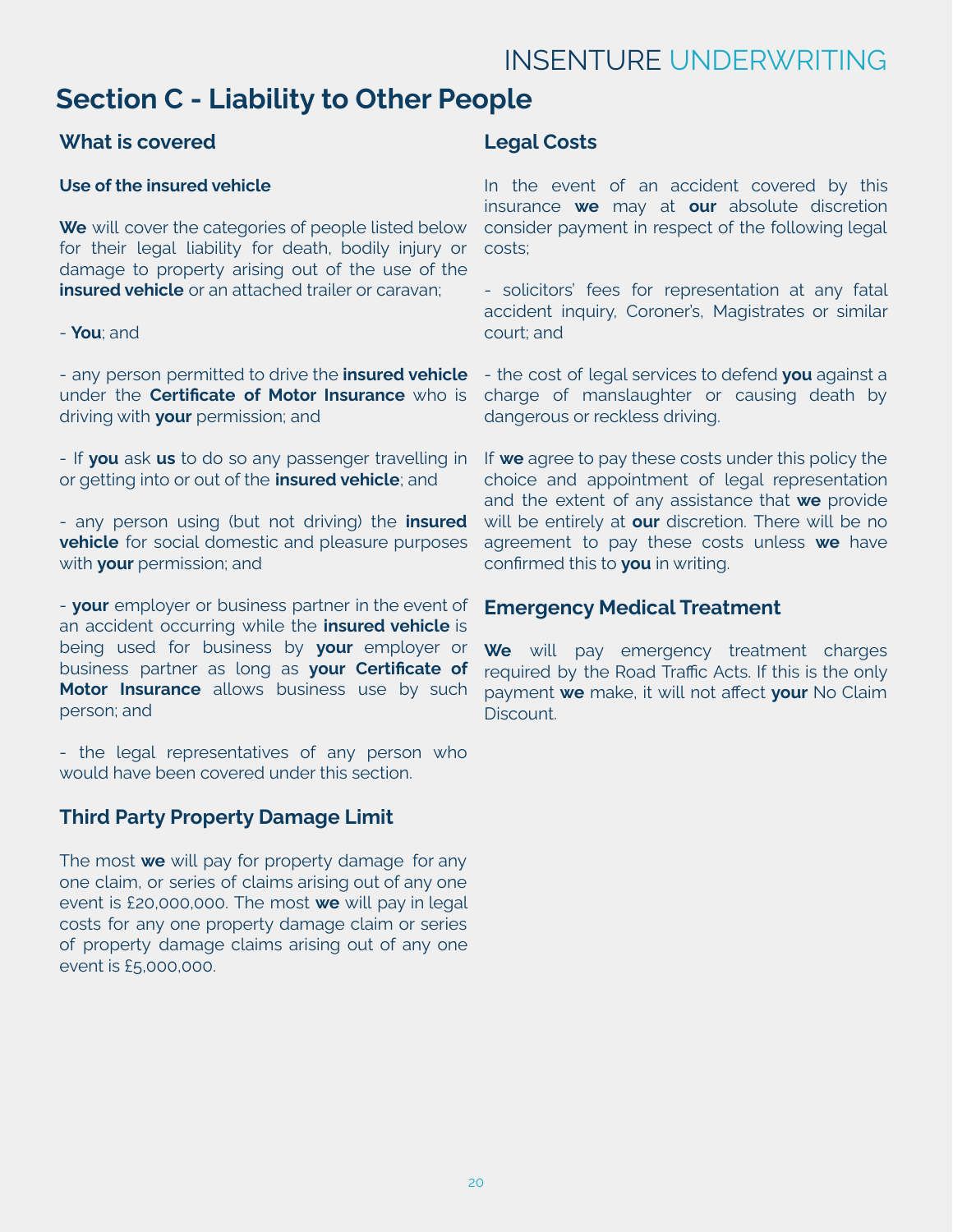# **Exceptions to Section C**

### **What is not covered**

**We** shall not be liable:

- if the person claiming is otherwise insured; or

- for the death of or injury to the driver of the **insured vehicle**; or

- for loss or damage to property belonging to or in the care of any person insured under this section or for not being able to use any such property; or

- for damage to the **insured vehicle** or property in it or being conveyed in it or for not being able to use any such property; or

- for loss or damage to any trailer or caravan being towed by the **insured vehicle** or for any property carried in or on that trailer or caravan or for not being able to use any such trailer or caravan; or

- if the death of or bodily injury to any person covered under this section arises out of or in the course of his/her employment except where such liability must be covered under the Road Traffic Acts; or

- for death or bodily injury to any person being carried in or on any trailer or caravan; or

- if a person who was not driving makes a claim and he/she knew that the person driving did not hold a valid driving licence or a licence to drive the **insured vehicle** for the purpose for which it was being used; or

- for death, injury or damage arising while the **insured vehicle** is not on a public road and is in the process of being loaded or unloaded by any person other than the driver or attendant of the vehicle; or

- except as strictly required by the Road Traffic Acts for loss, damage or liability to any **third party** which arises when **you** or a named driver under the policy has custody or control of the **insured vehicle** for profit purposes and does not hold the requisite driver and/or vehicle licence(s) issued by the local licencing authority to use the **insured vehicle** for Private Hire; or

- for loss or damage caused deliberately by **you** or any person who is in charge of the **insured vehicle** with **your** permission.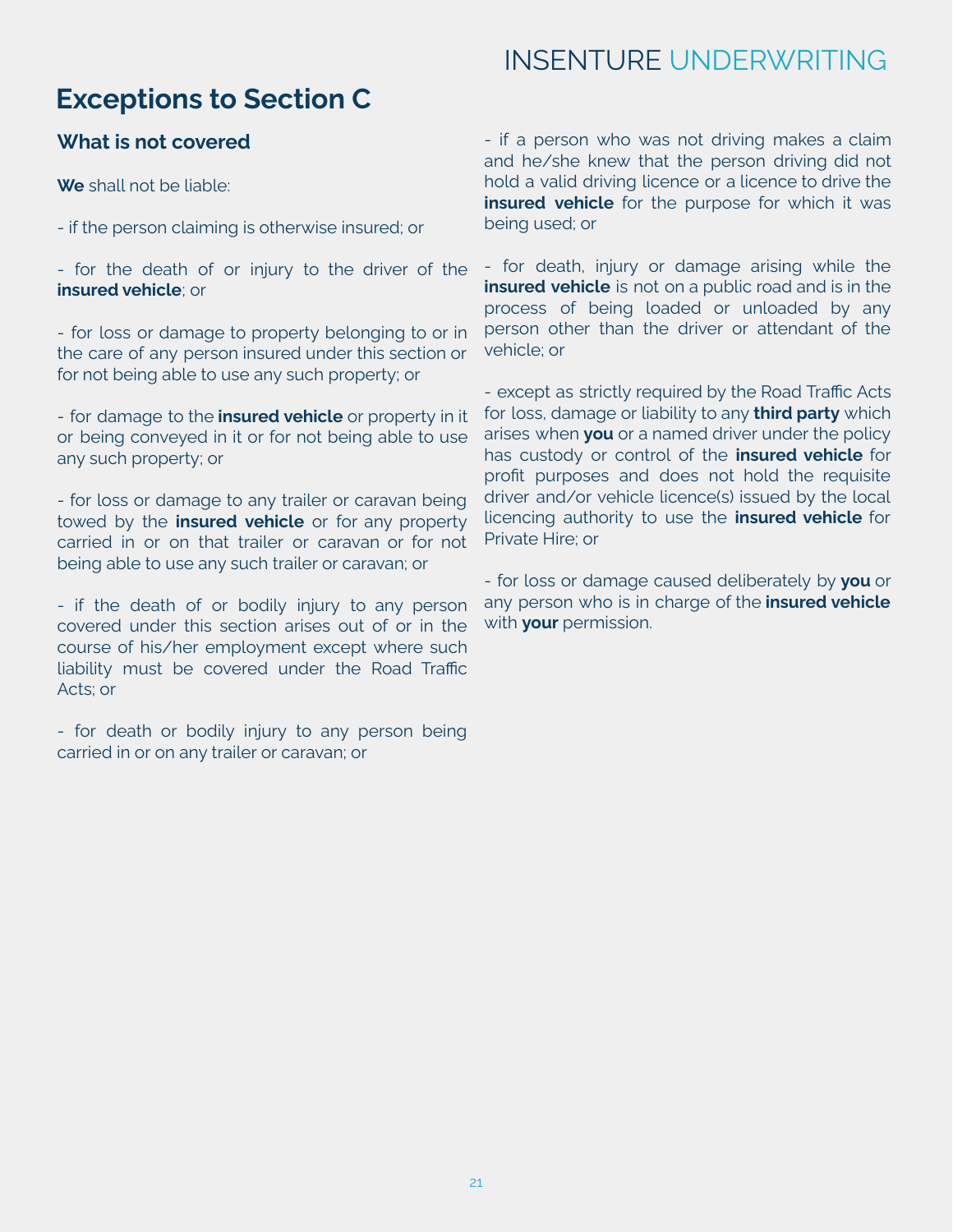### **Section D - Glass Damage**

**This section applies only if the cover shown on your Policy Schedule is Comprehensive.**

#### **What is covered**

**We** will pay the cost of repair/replacement of broken glass windscreens or glass windows, without loss of No Claim Discount providing the work is carried out by **our** approved replacement service.

**We** may at **our** option use parts that have not been supplied by the original manufacturer. If **you** insist that **we** use parts supplied by the original manufacturer even though alternative non-original manufacturer parts are available **you** will be required to pay **us** any difference in the cost of such parts.

If an incident occurs involving the breakage of multiple items of glass **we** will only pay for one piece of glass under this extra benefit.

In the event of an incident likely to give rise to a claim for damaged glass please contact **our** approved replacement service via **our** 24 hour Claims Helpline on 0344 873 8183.

If **you** do not use **our** approved replacement service cover is limited to an amount of £75 (after the deduction of any **excess** that applies) in any one annual **period of insurance**, without loss of No Claim Discount.

#### **What is not covered**

- **You** will be required to pay the first £100 of each claim under this section in respect of a replacement windscreen or window. Where the windscreen or window can be repaired and does not require replacement, any claim for repair will not be subject to payment of an **excess**.

- **We** will not pay claims for mechanical items associated with the window mechanisms of the i**nsured vehicle** under this section.

- **We** will not pay the cost of importing parts or items of replacement glass that are not available in the United Kingdom.

- **We** will not pay claims for the repair or replacement of sunroofs, glass roofs, **panoramic windscreens**, lights/reflectors or folding rear windscreen assemblies under this section.

- Loss or damage caused deliberately by **you** or by any person who is in charge of the **insured vehicle** with **your** permission.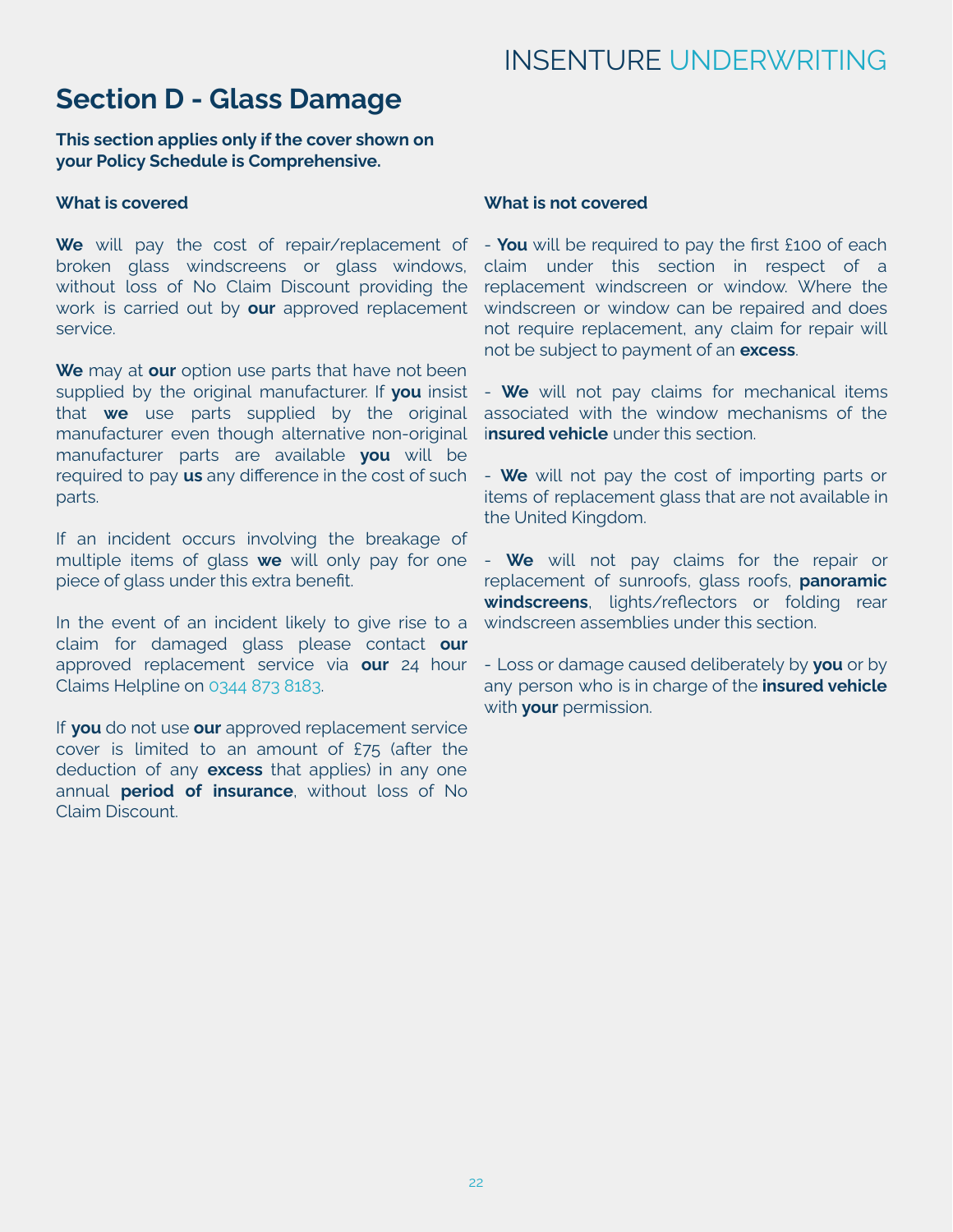### **Section E - Foreign Use of the Insured Vehicle**

#### **Legal minimum insurance**

#### While the **insured vehicle** is in:

- any country which is a member of the European Union (EU); or

- any country which the Commission of the European Communities is satisfied has made arrangements of Article (8) of EC Directive 2009/103/EC relating to civil liabilities arising from the use of a motor vehicle,

this policy provides the minimum level of cover in respect of liability which is legally insurable in the country concerned. This legal minimum insurance does not include cover for loss of or damage to the **insured vehicle.**

#### **Full policy cover**

In addition to the legal minimum cover shown above, this policy can be extended to provide the cover shown in **your policy schedule** to any member country of the EU and also Andorra, the Channel Islands, Gibraltar, Iceland, Liechtenstein, Monaco, Norway, San Marino and Switzerland provided that:

- the use of the **insured vehicle** abroad is limited to no more than 30 days in total in any one annual **period of insurance**; and

- **you** or any permitted driver are normally resident within the **geographical limits** of this policy; and

- **your** visit abroad is for social, domestic or **this insurance also apply to this section.** pleasure purposes.

If **you** wish to extend the full policy cover shown on **your policy schedule** to the countries listed above **you** must contact **your insurance intermediary** in advance of **your** intended trip abroad and obtain **our** agreement to provide cover.

Any agreement by **us** to extend full policy cover beyond the limits above may be subject to an additional premium. Additional policy restrictions may also apply.

A Green Card is not required for the countries listed above.

If the policy is extended to provide the cover shown on **your policy schedule** whilst abroad:

- insurance is automatically provided on the **insured vehicle** while it is being transported (including loading and unloading) between ports in countries where **you** have cover, provided the **insured vehicle** is being transported by rail or a recognised sea route of not more than 65 hours duration; and

- **we** will pay the cost of delivery of the **insured vehicle** to **you** after repairs in the country in which damage was sustained, or to **your** home address, whichever is the lower amount, if the damage cannot be repaired economically by the intended time of **your** return to the United Kingdom or if the vehicle is stolen and recovered after **your** return to the United Kingdom; and

- **we** will pay the amount of foreign customs duty for which **you** are liable as a direct result of loss or damage to the **insured vehicle** preventing its return to the United Kingdom.

**The exceptions applying to sections A, B & C of**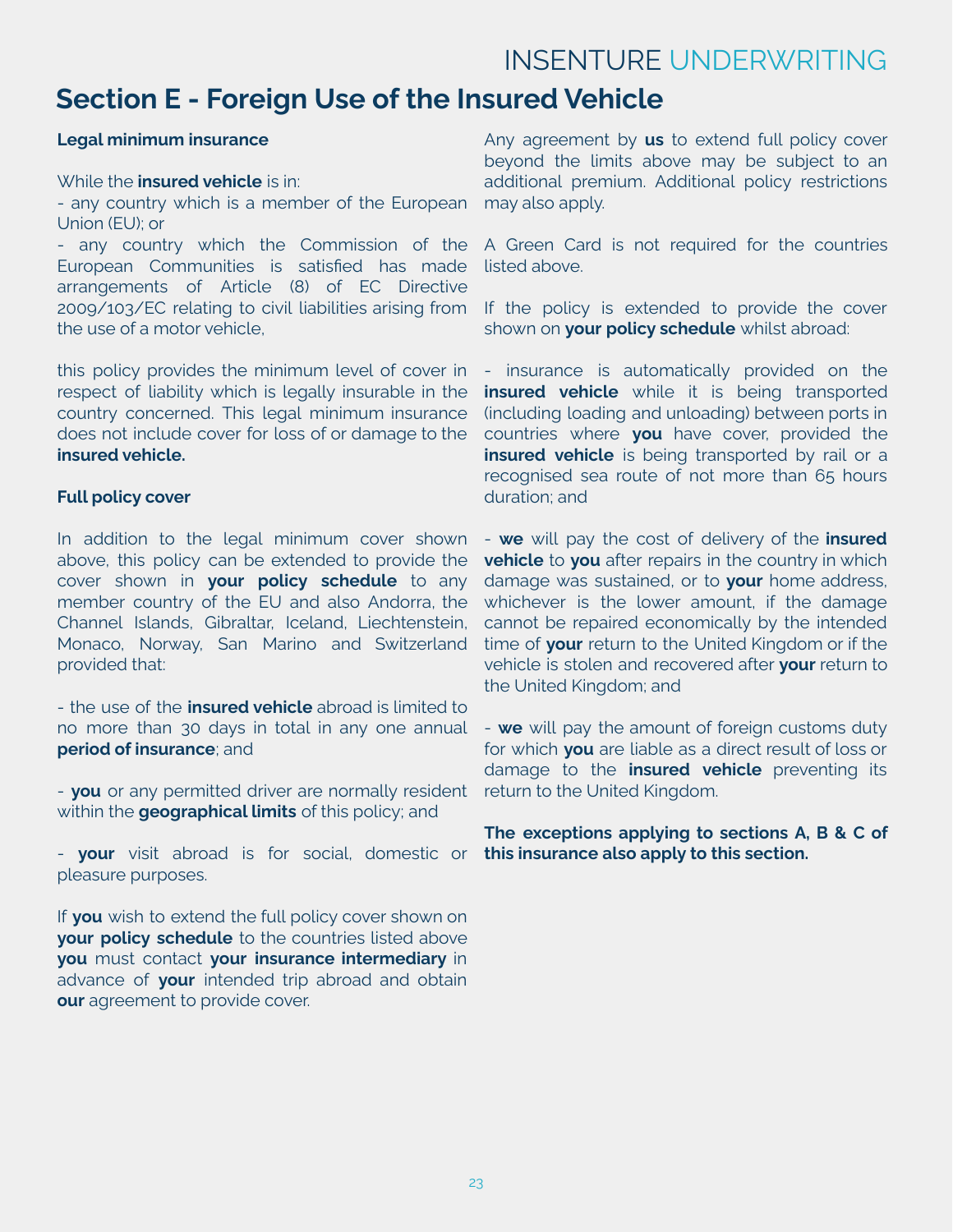### **Section E - Foreign Use of the Insured Vehicle (continued)**

### **Guidance Notes - Going Abroad**

The policy does not automatically provide full cover abroad so, before travelling, please contact **your insurance intermediary** to arrange cover. The extended full insurance will then cover **you** in the countries for which **we** have agreed to provide cover and when **your** vehicle is travelling by rail or sea between those countries.

Unless **you** notify **your insurance intermediary** in advance of a trip abroad, the cover will be limited to the minimum cover **you** need under the law of the relevant country (EU minimum insurance). This minimum insurance will not provide any cover for damage to **your** vehicle.

Take **your Certificate of Motor Insurance** as evidence of insurance when **you** travel abroad.

If **your** vehicle suffers any loss or damage that is covered by this insurance and the vehicle is in a country where **you** have full policy cover, **we** will refund any customs duty **you** pay to temporarily import **your** vehicle.

We will only consider extending this insurance to countries which are covered by the International Green Card system.

If **you** are involved in any accident or incident whilst abroad please call the 24 hour Claims Helpline using the international dialling code for the UK: Telephone 0044 (0)1246 225001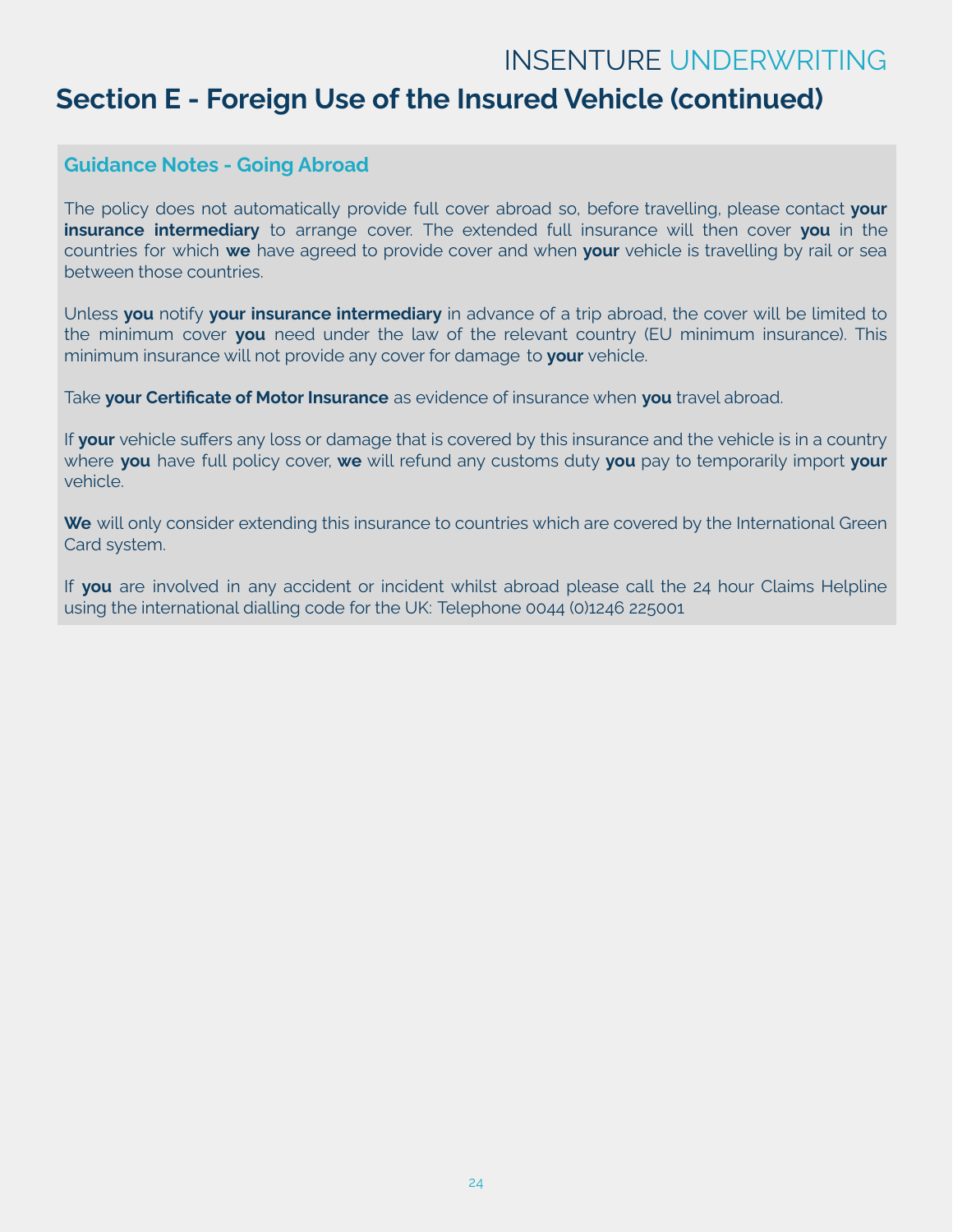### **Section F - Public Liability**

### **What is covered**

In addition to the cover provided by Section C of this policy in respect of the liabilities arising from the use of the **insured vehicle we** will also cover **your** legal liability to any public authority, company, firm or person (a 'principal') assumed by **you** or **your** driver under a contract or agreement but only as far as concerns the liability of the principal for any negligent act or omission of **you** or **your** driver. Cover only applies whilst **you** or **your** driver are engaged in the work which is the subject of the contract entered into between the contracting parties.

The most **we** will pay under this section for any one claim or series of claims arising out of any one event is £10,000,000 inclusive of costs and expenses.

For cover to apply under this section the accident or loss must be caused by **you** or one of the persons permitted to drive the **insured vehicle** as shown on the **Certificate of Motor Insurance** (**your** 'authorised drivers').

Cover applies regardless of whether **your** authorised driver is employed by **you** or is contracted to **you** and working for **you** on a self-employed basis.

Payment can only be made under this section if **you** have reached prior agreement with the principal that the conduct and control of all claims arising under this section of the policy will rest with Insenture Underwriting Services Limited.

### **What is not covered**

This section of **your** insurance does not cover the following:

- any legal liability arising from the ownership or occupation of any premises by **you** or **your** authorised driver; or

- death of or bodily injury to any person if such death or injury arises of or in the course of his/her employment; or

- any incident where **your** legal liability is insured by a policy either in **your** name or that of **your** authorised driver covering the same liability, loss or damage; or

- claims arising from wrongful arrest; or

- claims resulting from criminal and/or alleged criminal acts by **you** or **your** driver; or

- punitive or exemplary damages whether as fines, penalties, multiplication of compensatory awards or damages in any other form whatsoever.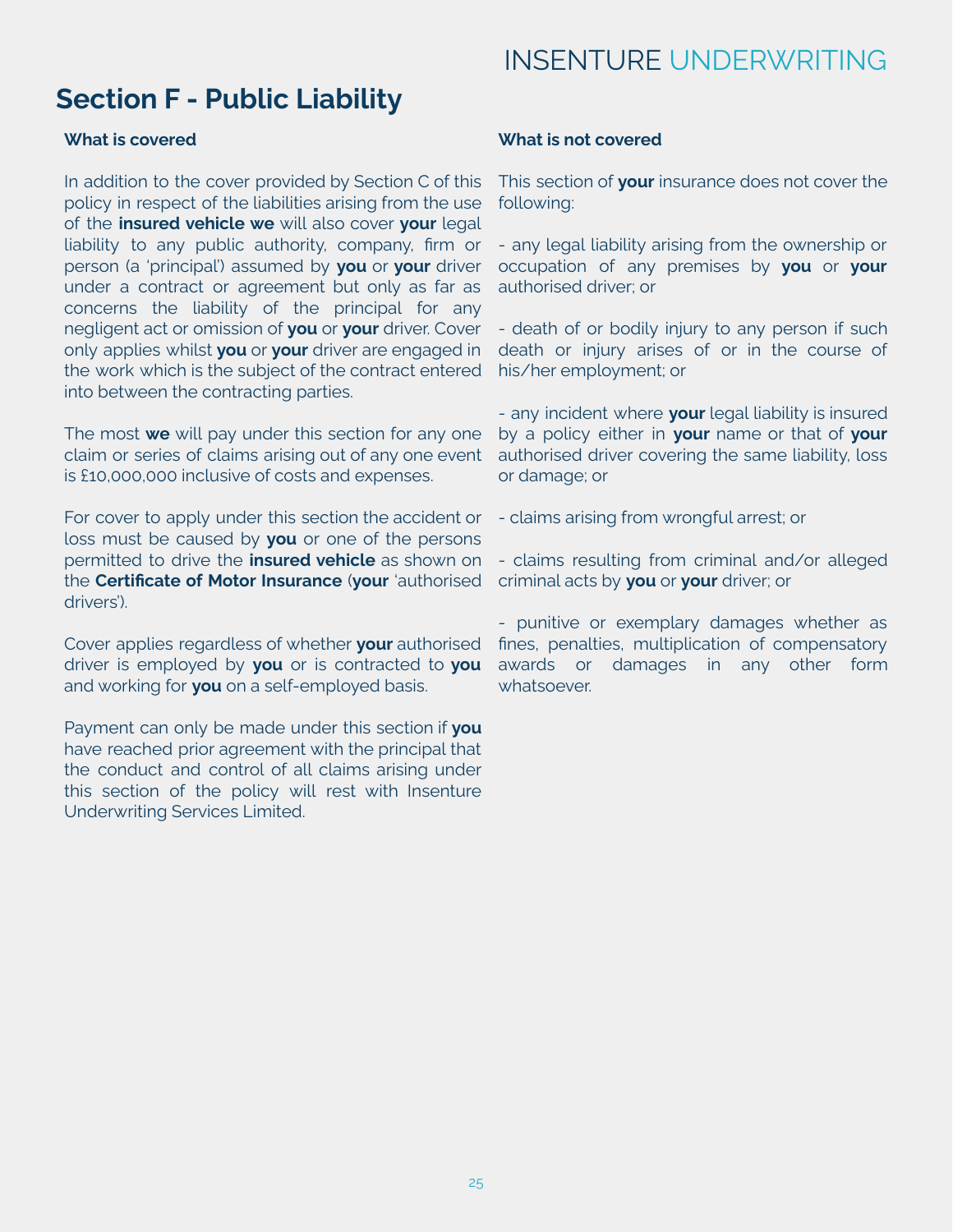### **Section G - No Claim Discount**

If you do make a claim during the **period of insurance** your no claim discount will be reduced at the next renewal date in accordance with the scale shown below. The following will not affect your no claims discount:

- Payments made under Section D - Glass damage.

- If we only have to pay for an emergency treatment fee.

- If we make a full recovery of all payments made by us in connection with a claim made against the policy.

If you make a claim or if a claim is made against you for an event which you may not consider to be your fault and we have to make a payment this will affect your No Claim Discount unless we can recover our outlay in full from the responsible party.

If you decide to cancel your policy and premiums remain outstanding we will not be able to issue proof of No Claim Discount until the outstanding premiums are paid.

You cannot transfer your No Claim Discount to somebody else.

#### **Guidance Notes – No Claim Discount**

There may on occasions be incidents (possibly involving a cyclist or pedestrian) where, although you are not claiming for damage to your vehicle, there is a potential for a claim against your policy by the **third party**.

In these circumstances we may disallow your No Claim Discount for up to twelve months until we are confident that a **third party** claim is unlikely to materialise.

| <b>Current Years</b><br><b>NCD</b> | NCD years at renewal if no<br>fault claims made | NCD years at renewal if one<br>fault claim made | NCD years at renewal if two<br>fault claims made | NCD years at renewal if more<br>than two fault claims made |  |
|------------------------------------|-------------------------------------------------|-------------------------------------------------|--------------------------------------------------|------------------------------------------------------------|--|
| $\Omega$                           |                                                 |                                                 |                                                  |                                                            |  |
|                                    | 2                                               |                                                 |                                                  |                                                            |  |
| $\mathfrak{p}$                     | 3                                               | $\Omega$                                        |                                                  |                                                            |  |
| 3                                  |                                                 |                                                 |                                                  |                                                            |  |
| 4                                  | 5                                               | $\mathfrak{p}$                                  |                                                  |                                                            |  |
| 5                                  | 6                                               | 3                                               |                                                  |                                                            |  |
| 6                                  |                                                 | 3                                               |                                                  |                                                            |  |
|                                    | 8                                               | 3                                               |                                                  |                                                            |  |
| 8                                  | 9                                               | 3                                               |                                                  |                                                            |  |
| $9+$                               | $9+$                                            |                                                 |                                                  |                                                            |  |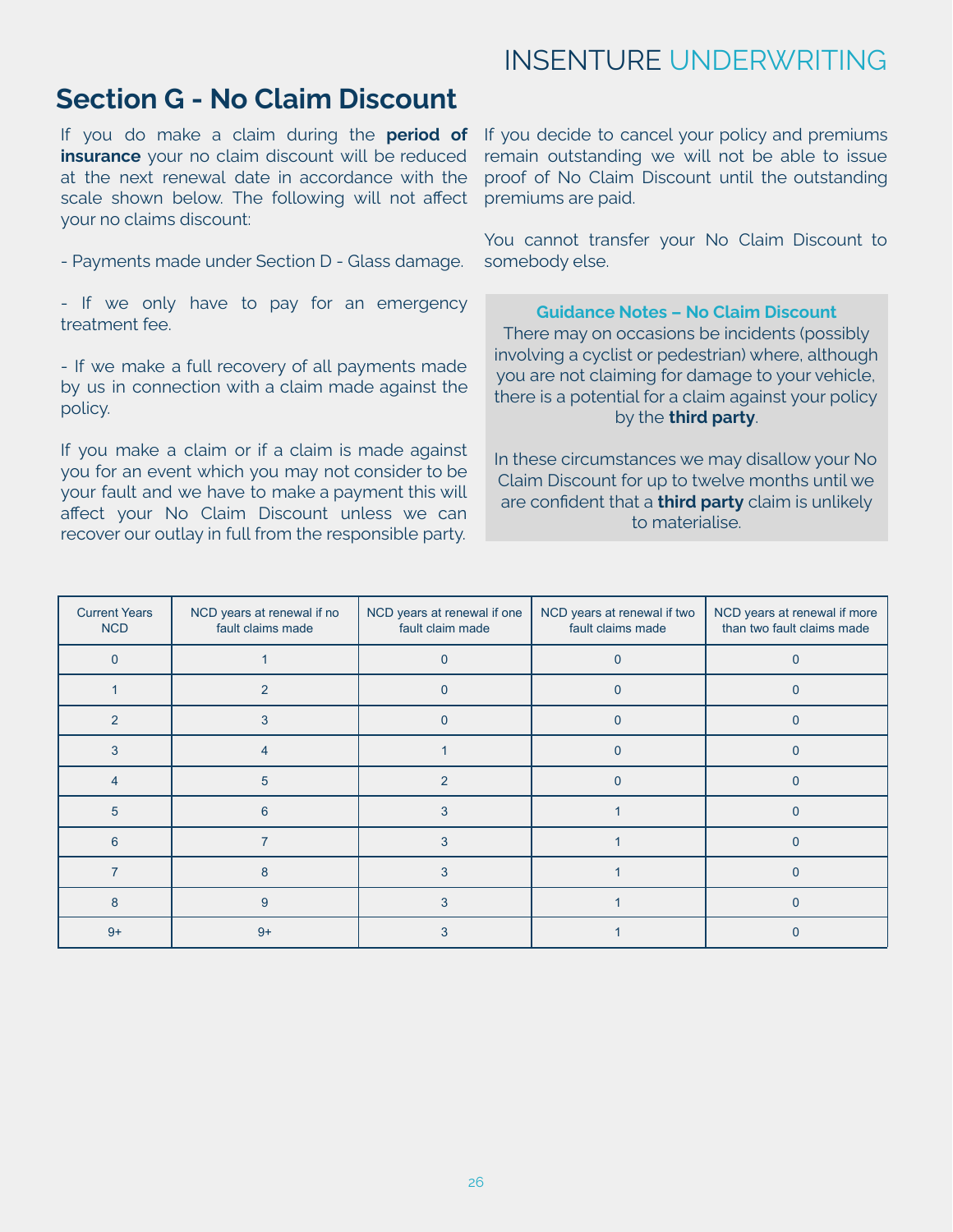### **Section H - Protected No Claims Discount**

### **This section only applies if shown on your policy schedule**

**You** must have proved that **you** have an entitlement to at least five years' No Claim Discount.

**You** will not lose any of **your** No Claim Discount as long as **you** make no more than two claims in any five year **period of insurance.** If three or more claims are made in any five year **period of insurance we** will reduce the discount **you** receive in accordance with **our** No Claim Discount scale applicable at the time **your** policy is due for renewal.

Our agreement to protect **your** No Claim Discount does not mean that the premium cannot be increased at renewal of **your** policy to reflect an adverse claims record or driving history.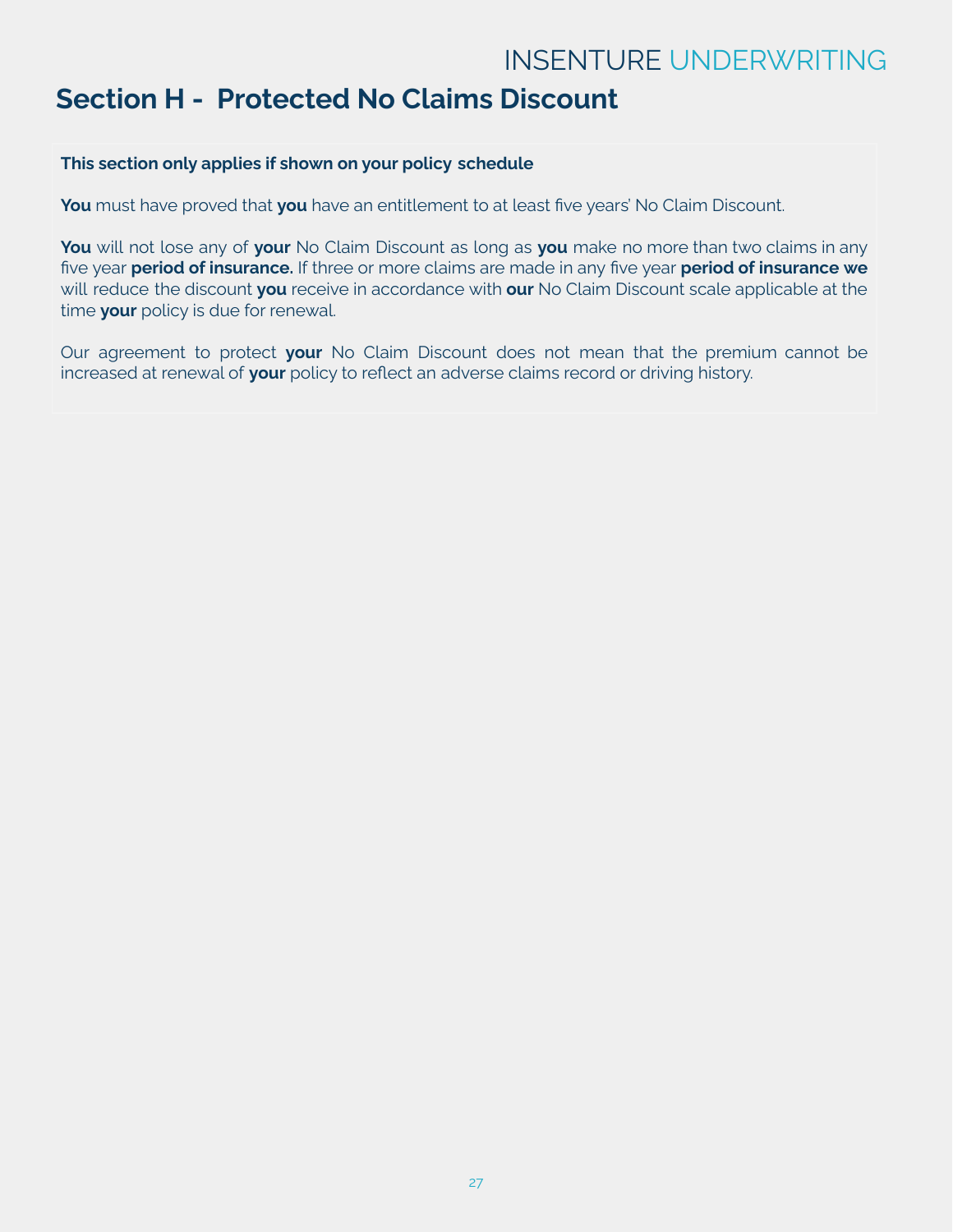### **General Exceptions**

These General Exceptions apply to the whole of the A conviction under the relevant law (including a insurance policy.

### **What is not covered**

### **1. Excluded uses and excluded drivers**

**We** will not cover any liability, loss or damage arising while any vehicle covered by this insurance is being:

1.1 used for a purpose which is not permitted or is excluded by the **Certificate of Motor Insurance**; or

1.2 used on the Nurburgring Nordschleife or deregulated/derestricted toll roads or any race track, racing circuit or prepared course unless **you** have told **us** about this and **we** have agreed to provide cover; or

1.3 driven by, is in the charge of or was last in the charge of anyone not permitted to drive by **your Certificate of Motor Insurance** or temporary cover note or who is excluded by **endorsement**; or

1.4 driven by, is in the charge of or was last in the charge of anyone including **you** who is disqualified from driving or has never held a licence to drive a vehicle or is prevented by law from having a licence; or

1.5 driven by any person who holds or last held a provisional driving licence unless that person is accompanied by a full licence holder aged 21 years or over and the accompanying full licence holder has held a full driving licence for at least 3 years; or

1.6 driven by, is in the charge of or was last in the charge of any person who does not meet the terms or conditions of his/her driving licence; or

1.7 driven by **you** or any person insured to drive, should it be proved to **our** satisfaction that the driver was under the influence of alcohol or drugs at the time of such loss or damage occurring.

conviction for failing to supply a specimen of breath, blood or urine) shall be deemed to be conclusive evidence that the driver at the time of the loss or damage was under the influence of alcohol or drugs. In addition, **you** or any insured driver must repay all the amounts **we** have paid arising from the incident including any claimants' damages and costs.

1.8 driven by any person who fails to take medication as prescribed or carry out prescribed treatment or report for a medical examination recommended by a doctor where this inaction contributes to an accident.

1.9 used for Private Hire where the customer pick up point falls outside of the area in which **you** are licenced to operate unless this pick up forms the return portion of an overall journey.

General Exception 1 will not apply:

- if the **insured vehicle** has been stolen or taken away without **your** permission; or
- if the **insured vehicle** is temporarily in custody of a motor trader for repair or servicing; or

#### **2. Overseas use**

**We** will not make any payments for any liability, loss or damage that occurs outside of the **geographical limits** of this policy unless extended under the terms of Section E - Foreign Use (apart from the minimum cover required by law).

#### **3. Legal proceedings**

This insurance does not provide any cover for liability, costs or expenses in respect of any proceedings brought against **you** or judgement passed in any court outside of the **geographical limits**, unless the proceedings or judgement arise out of the **insured vehicle** being used in a foreign country which **we** have agreed to extend this insurance to cover and the proceedings are brought and judgement is made in such country.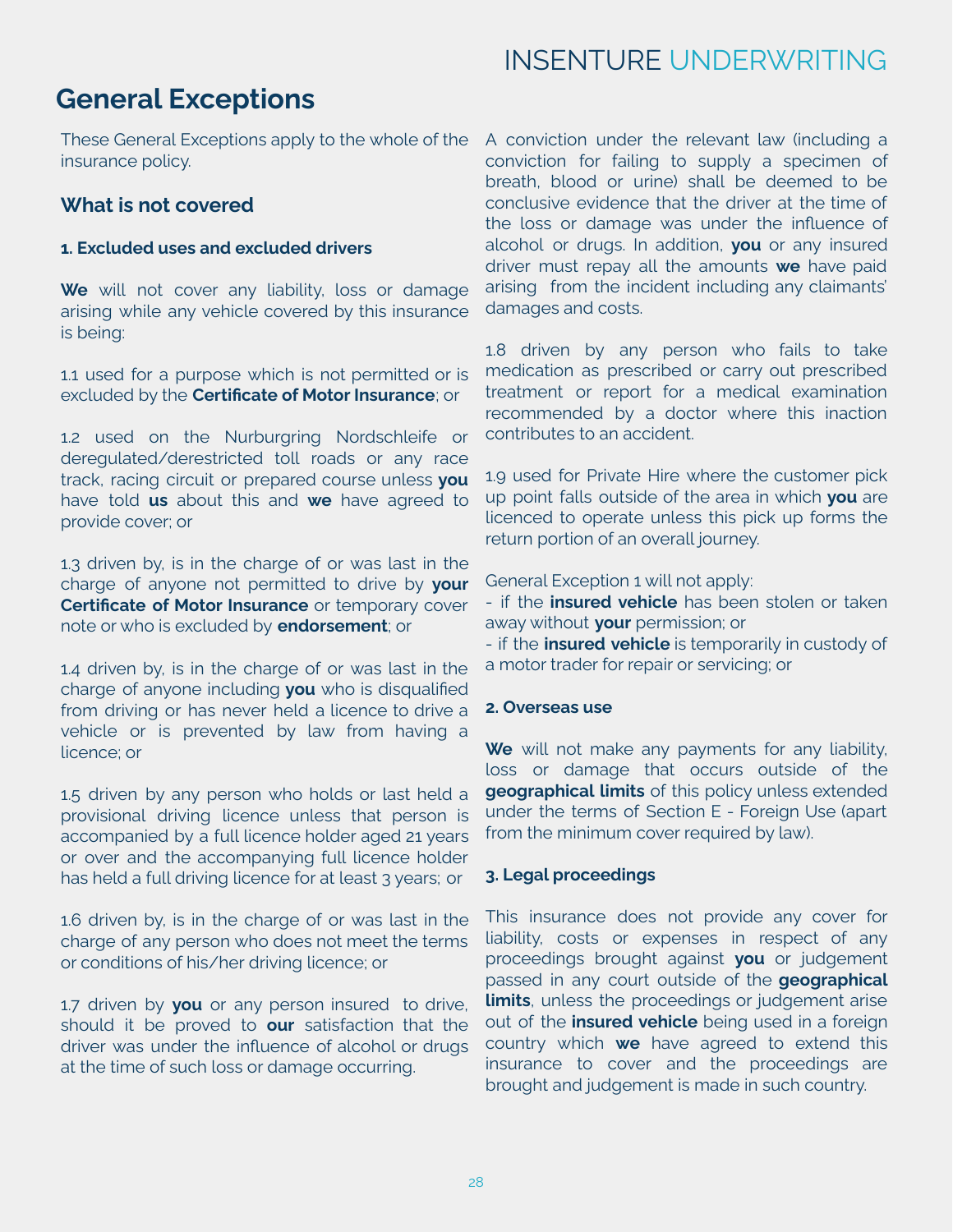### **General Exceptions (continued)**

### **4. Contractual liability**

**We** will not cover any liability **you** have accepted under an agreement or contract unless **you** would have had that liability anyway.

### **5. Radioactivity**

**We** will not cover any legal liability of whatsoever nature directly or indirectly caused by or contributed to or arising from:

ionising radiations or contamination by radioactivity from any irradiated nuclear fuel or from any nuclear waste from the combustion of nuclear fuel; or

- the radioactive toxic explosive or other hazardous properties of any explosive nuclear assembly or nuclear component.

#### **6. War**

**We** will not pay for any loss, damage or liability arising as a consequence of war invasion or act of foreign enemy, hostilities (whether war be declared or not), civil war, rebellion, revolution, insurrection or military or usurped power.

### **7. Earthquake, riot and civil commotion**

**We** will not pay for death, bodily injury, loss, damage and/or liability arising during (unless **you** prove that it was not occasioned thereby) or in consequence of:

- earthquake; or

- riot or civil commotion occurring elsewhere other than in Great Britain, the Isle of Man or the Channel Islands.

### **8. Use on airfields**

**We** will not cover any liability in respect of:

- any accident, loss or damage to any aircraft; or

- death or bodily injury arising in connection with any accident, loss or damage to any aircraft; or

- any other loss indirectly caused by such accident, loss or damage to any aircraft incurred, caused or sustained while any vehicle covered by this insurance is in or on any airport or airfield.

### **9. Pollution**

**We** will not pay for any liability, loss or damage resulting from pollution or contamination however caused, other than as required by the law of any country in which **we** have agreed to provide cover under this policy.

### **10. Terrorism**

**We** will not pay for any liability loss or damage caused by acts of **terrorism** apart from the minimum level of cover **we** must provide by law.

#### **11. Hazardous goods**

**We** will not pay for any liability, loss or damage resulting from the carriage of any **hazardous goods** other than as required by the law of any country in which **we** have agreed to provide cover under this policy.

### **12. Unsafe loads**

This insurance does not provide any cover for liability, loss or damage resulting from the **insured vehicle**:

- being driven with an unsafe or insecure load; or

- being driven with a number of passengers which exceeds the manufacturer's specified seating capacity or makes the **insured vehicle** unsafe to drive; or

- towing either a greater number of trailers than is permitted by law or a trailer which has an unsafe or insecure load.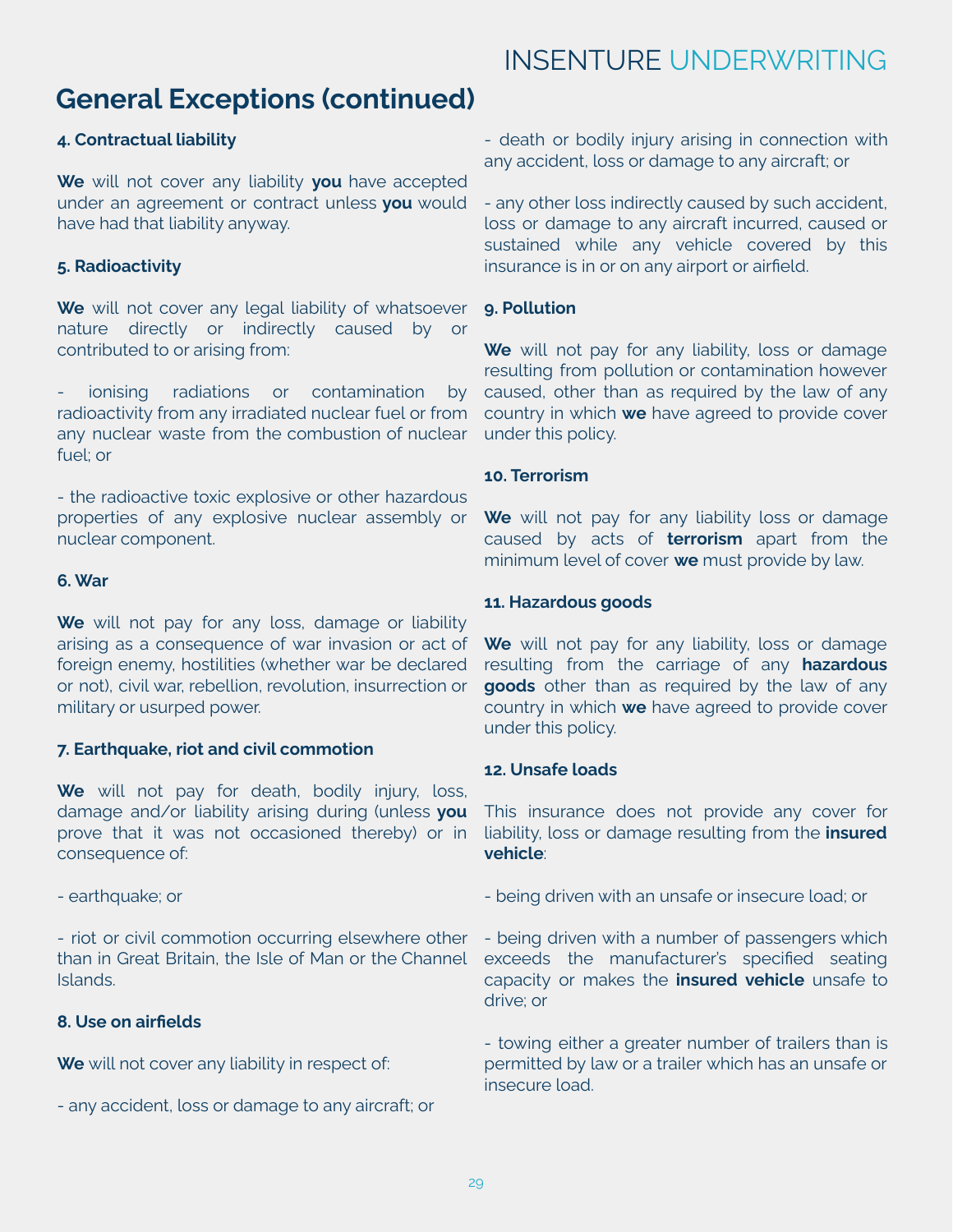### **General Conditions**

These General Conditions apply to the whole of the insurance policy.

#### **1. Payment of Premium, Keeping to the Policy Terms & Avoiding Misrepresentation**

**We** will only provide the cover described in this insurance policy if:

- **you** have paid or agreed to pay the premium for the current **period of insurance**, and

- **you** or any person claiming protection has kept to all of the terms and conditions of this policy (including those applied by **Endorsement**) as far as they can apply, and

- in entering into this contract **you** have taken all reasonable care in answering all questions in relation to this insurance honestly and to the best of **your** knowledge.

**Your** premium is based on information **you** supplied at the start of the insurance, subsequent alteration or renewal. **You** must tell **us** via **your insurance intermediary** immediately of any change to that information, some examples are any changes to the **insured vehicle** which improve its value, attractiveness to thieves, performance or handling, any change of car, change of occupation (including part-time), change of address (including where car is kept), change of drivers, if **you** or any drivers pass **your** driving test or sustain a motoring or non- motoring conviction or there is a change of main driver.

Under the Consumer Insurance (Disclosure and Representations) Act 2012 **your** failure to take reasonable care to avoid misrepresentation in relation to the information provided could result in **your** policy being cancelled or **your** claim being rejected or not fully paid.

**If you or anyone acting on your behalf knowingly commit a fraudulent act or submit a fraudulent document or make a fraudulent statement or exaggerate any claim made under the policy, we will not pay the claim and cover under this and all other insurances currently in force with us with which you are connected will cease immediately. You will not be entitled to any refund of premium under any policy.**

#### **2. Looking after your car**

**You** or any permitted drivers are required to maintain the **insured vehicle** in a roadworthy condition. **You** or any person in charge of the **insured vehicle** are required to take all reasonable care to safeguard it and its contents from loss or damage, for example the car should not be left unlocked when **unattended**. **We** shall at all times be allowed free access to examine the **insured vehicle.**

#### **3. Having an MOT certificate**

There must be a valid Department for Transport test certificate (MOT) in force for the **insured vehicle** if one is needed by law. In the absence of a valid Department for Transport test certificate (MOT) all cover under sections A and B of this insurance is cancelled and of no effect.

#### **4. Licensing and Local Authority Regulations**

**You** and any named driver, who is using the **insured vehicle** for profit, must at all times be in possession of a valid Private Hire Licence, comply with the local authority licencing regulations and the **insured vehicle** must display a valid licence plate in accordance with such regulations. Failure to comply with these terms may result in all cover under this policy being cancelled and of no effect except for cover as strictly required by the Road Traffic Acts.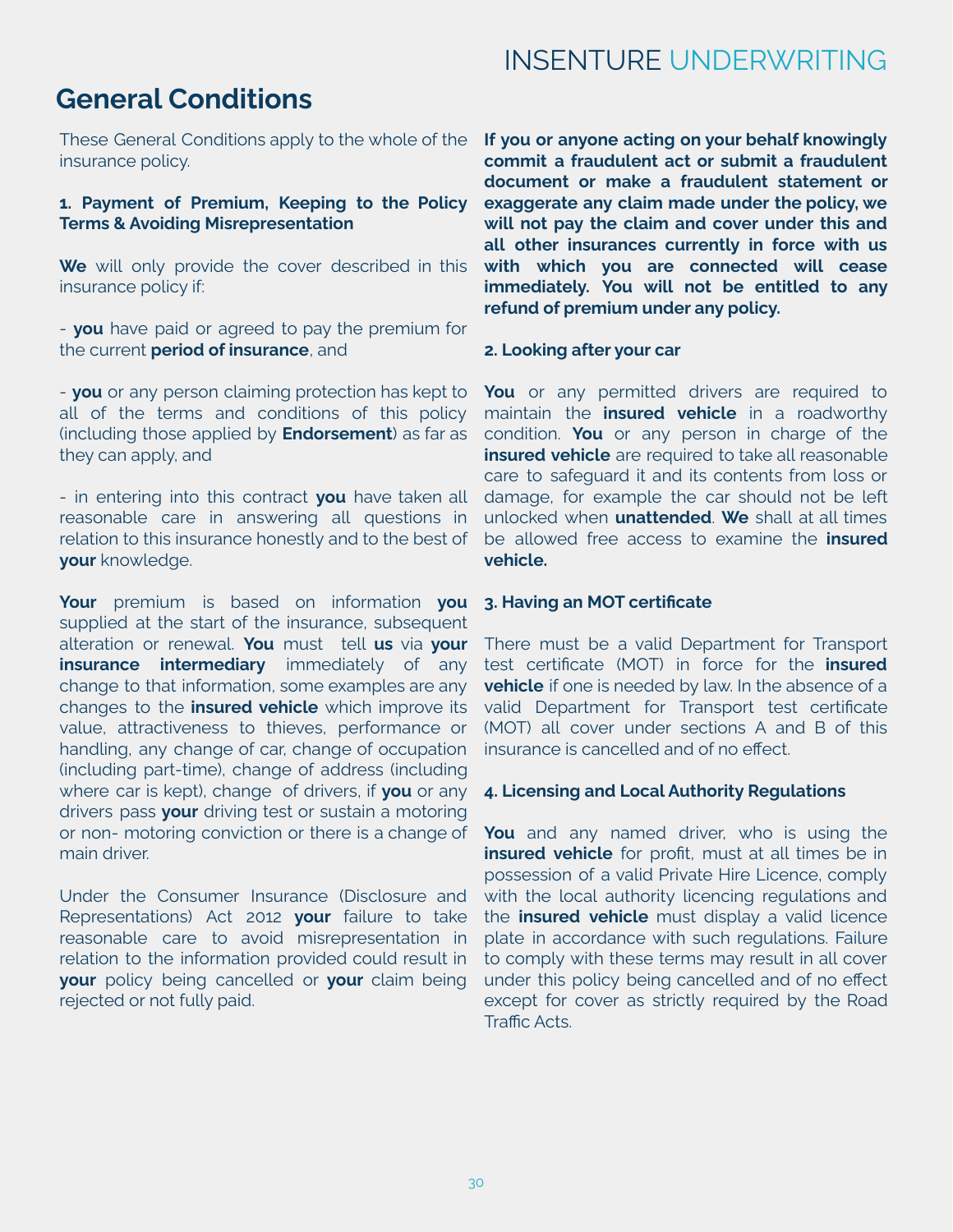### **General Conditions (continued)**

### **5. Accidents or losses**

### **a) Notification**

In the event of an accident or incident likely to give rise to a claim which is covered under the policy, **you** must as soon as possible telephone the 24 hour Claims Helpline (this must be within 24 hours of the incident occurring).

**You must immediately notify all incidents (irrespective of your intention to claim under this policy) to the 24 Hour Claims Helpline on 0344 873 8183 and in any case within 24 hours of the discovery of any incident or accident.**

**Please also refer to Page 4 of this policy booklet 'What to do in the Event of an Accident' for further guidance.**

If the loss or damage is covered under the policy, the Claims Helpline operator will make arrangements to remove the **insured vehicle** to the nearest **approved repairer**, competent repairer or place of safety, and safeguard the **insured vehicle** and its contents.

**We** will not pay for further damage to the **insured vehicle** if **you** drive it or attempt to drive it in a damaged condition.

### **If your claim is due to theft, attempted theft, malicious damage or vandalism, you must also notify the police and obtain a crime report number.**

**We** have the right to remove the **insured vehicle** at any time to keep claims costs to a minimum. If the **insured vehicle** is damaged beyond economical repair **we** will arrange for it to be stored safely at premises of our choosing.

#### **b) Additional requirements for making a claim**

Wherever possible **you** must:

- notify **us** of the accident or incident in person; and

- use **our approved repairer** to undertake repair work; and

- supply full details of the accident or incident and include the names and addresses of all third parties, passengers and witnesses.

If **we** ask to examine driving licences and vehicle documentation before agreeing to settle a claim under this policy **you** must supply this documentation before **we** can proceed with the settlement.

#### **6. Claims procedures**

No admission of liability, payment or promise of payment shall be made or given by **you** or any person on **your** behalf. No proceedings may be commenced against, or settlement accepted from, any other party without **our** written consent.

Any indication of a claim against **you** must be notified to **us** as soon as possible. Any writ, or notification of civil or criminal proceedings should be sent to **us** by recorded delivery immediately

**We** shall be entitled to take over and conduct the defence or settlement of any claim or prosecute any claim in the name of any person covered by this insurance and will have full discretion in the conduct of such proceedings.

**You** must give **us** whatever co-operation, information and assistance **we** require in dealing with any claim under this policy.

If there is any other insurance in force which covers the same loss, damage or liability as this insurance, **we** will only pay **our** proportionate share of the claim.

### **7. Cancellation**

### **Cancelling the policy within the reflection period**

This insurance provides **you** with a reflection period to decide whether **you** wish to continue with the full policy. The reflection period is for 14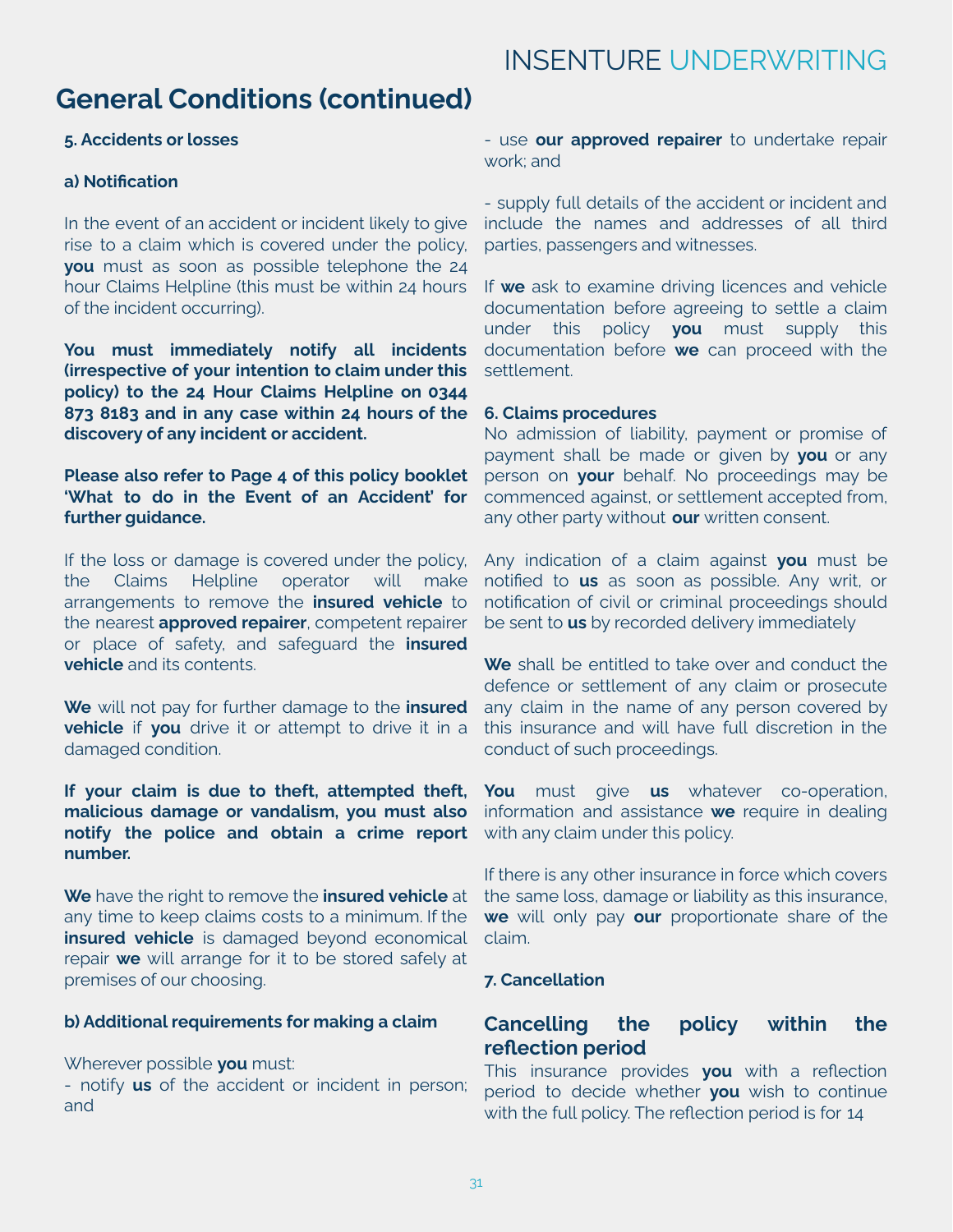### **General Conditions (continued)**

days from the date cover commences or the date **you** receive **your** policy documentation whichever is the later.

If a period of less than 14 days has elapsed since **you** received **your** policy documentation, and **you** have not made a total loss claim, **you** have the right to cancel the policy and receive a refund of premium:

- If at the date of cancellation your policy has not yet commenced you will receive a full refund of premium from us less a charge of £25 plus Insurance Premium Tax if applicable to cover our administration costs; or

- If your policy has already commenced, we will refund the premium relating to the remaining **period of insurance** calculated on a proportionate basis dependent on the number of days left to run under the policy less a charge of £25 plus Insurance Premium Tax if applicable to cover our administration costs.

**N.B. Any return premium following cancellation will be processed upon receipt of the camera in working order.**

**Cancelling the policy after the reflection period**

#### **Cancellation by us**

**We** can cancel this policy at any time if there are serious grounds to do so, including but not limited to the following examples:

- where **your insurance intermediary** has been unable to collect a premium payment (payment terms including the procedures in the event of non-payment of the premium will have been agreed between **you** and **your insurance intermediary** when **you** took out this policy); or

- **you** have failed to take reasonable care in providing information in relation to this insurance as required by General Condition 1 of this policy; or

- **you** have failed to supply requested validation documentation (evidence of No Claim Discount, copy driving licence, utility bill etc.); or

- **you** have failed to co-operate or provide information and assistance in relation to any claim under this policy or with regards to the administration or operation of this policy; or

- where **you** fail to maintain the **insured vehicle** in a roadworthy condition or **you** fail to look after it in accordance with General Conditions 2 and 3 of this policy; or

- where **we** have grounds to suspect fraud or misrepresentation; or

- where **you** use threatening or abusive behaviour towards a member of **our** staff or a member of staff of **your insurance intermediary** or **our** supplier, or

- where **you** or any named driver are using the **insured vehicle** for profit and are not in possession of a valid Private Hire Licence or are not complying with the local authority licencing regulations or the **insured vehicle** is not displaying a valid licence plate in accordance with such regulations; or

- where **you** have failed to install the **Insenture approved camera** to **your** vehicle **within 7 days of purchase of the policy; or**

- where **you** continue to drive the **insured vehicle** in the knowledge that the **Insenture approved camera** is not functioning properly.

**We** will do this by giving **you** 7 days notice in writing to **your** last address notified to us. **Your** last notified address may include an email address nominated by **you** to accept correspondence.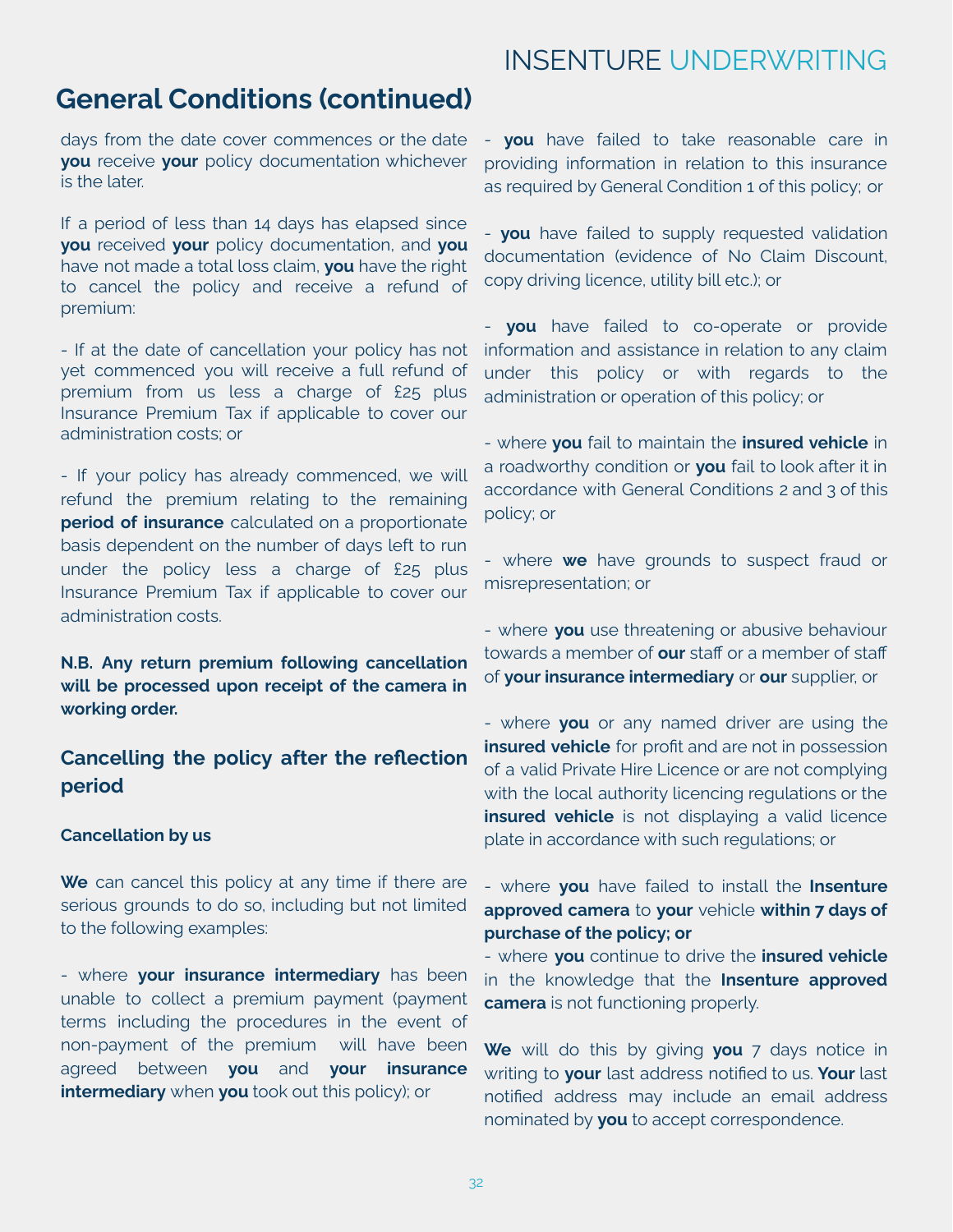### **General Conditions (continued)**

**We** will refund the premium on a pro rata basis. An administration charge of £50 plus Insurance Premium Tax if applicable will apply. A refund of premium is only available as long as:

- the **insured vehicle** has not been the subject of a total loss claim (i.e. written-off or stolen and not recovered); and

- cancellation is not due to any fraudulent act by **you** or anyone acting on **your** behalf.

**We** also reserve the right to retain all premium paid for the current **period of insurance** in the event that a fault claim has been made against the policy during this period.

#### **Non-payment of premium**

In the event that there has been a loss or incident likely to give rise to a claim during the current **period of insurance** and premium amounts are outstanding **we** may at our discretion reduce any claims payment by the amount of outstanding or overdue premiums that **you** owe us.

#### **Cancellation by you**

**You** or **your insurance intermediary** can cancel this policy either from the date **we** are notified in writing or a later date as requested by **you**. Providing there have been no claims in the current **period of insurance we** will refund the premium based on **our** cancellation scale shown below, less **our** administration charge of £50 plus Insurance Premium Tax if applicable.

#### **Guidance Notes - Policy Cancellation**

Please note that any refund from **us** whether during or after the reflection period may be subject to a further cancellation charge levied by **your insurance intermediary**. Any charges levied by **your insurance intermediary** will be in accordance with the terms and conditions agreed between **you** and them at the time **you** arranged this insurance.

| Up to 14 Days | 14 days to     | Up to $21$    | Up to $3$     | Up to $4$     | Up to $5$     | Up to $6$     | Up to 7       | Up to $8$     | Up to $9$     | Over 9        |
|---------------|----------------|---------------|---------------|---------------|---------------|---------------|---------------|---------------|---------------|---------------|
|               | <b>Month 1</b> | <b>Months</b> | <b>Months</b> | <b>Months</b> | <b>Months</b> | <b>Months</b> | <b>Months</b> | <b>Months</b> | <b>Months</b> | <b>Months</b> |
| Pro-Rata      | 85%            | 75%           | 65%           | 55%           | 45%           | 35%           | 25%           | 15%           | 5%            | Nil           |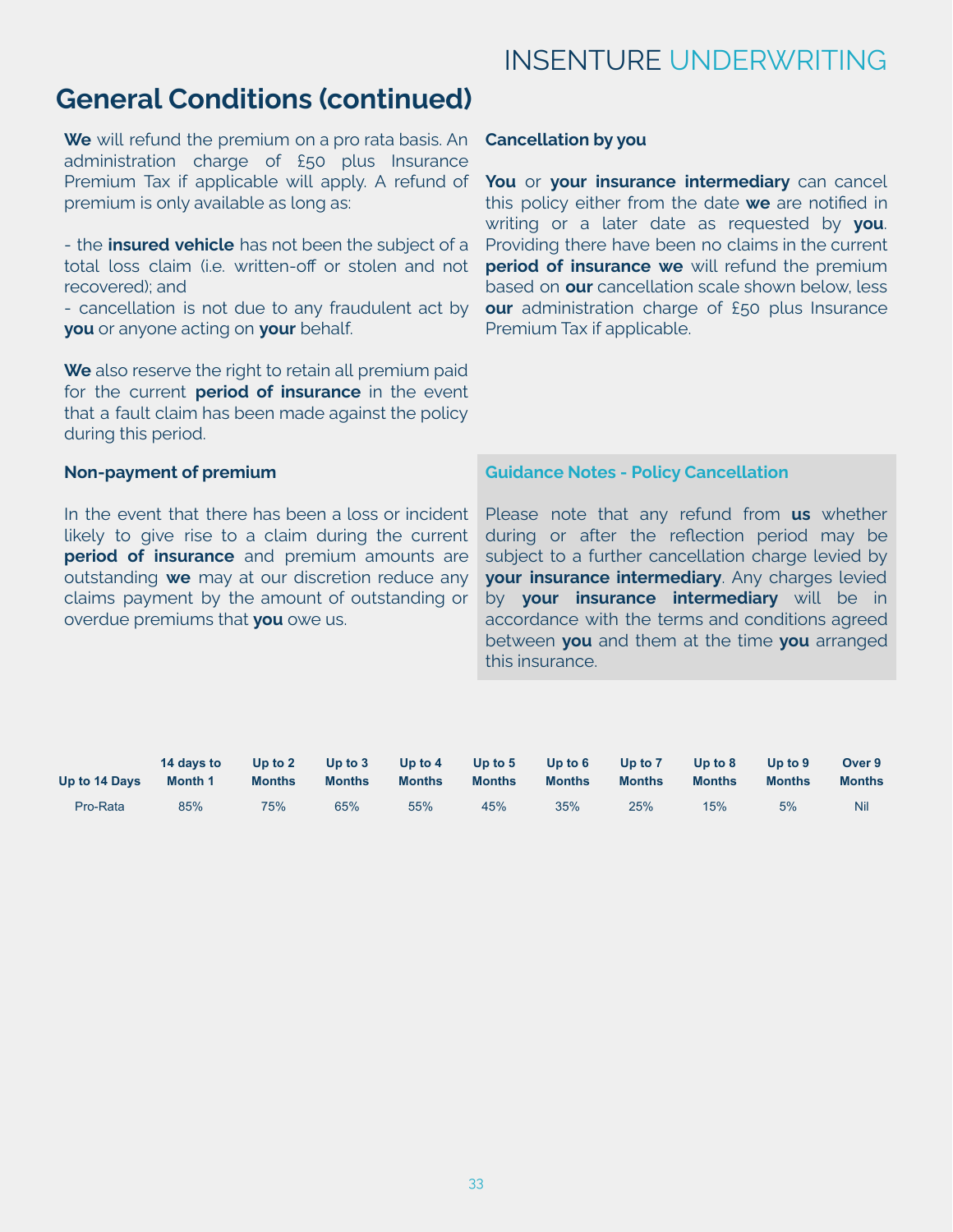### **General Conditions (continued)**

#### **9. Total Losses and stolen vehicles**

If as a result of a claim the **insured vehicle** is determined to be a total loss or **your** vehicle has been stolen and not recovered this policy will be cancelled without refund of premium unless **you** change **your** vehicle to another that would normally be acceptable to **us** or the stolen vehicle is recovered and not a total loss.

In the event of the policy being cancelled due to the **insured vehicle** being a total loss or stolen and not recovered, and there being no replacement vehicle to insure (or if there is a replacement vehicle to insure which is unacceptable to us), all outstanding or overdue premiums, including any administration charge due, must be paid immediately. **We** may at **our** discretion reduce the claims payment by the amount of outstanding or overdue premiums that **you** owe us.

#### **10. Right of recovery**

If under the laws of any country in which this insurance applies, **we** have to make payments which but for those laws would not be covered by this policy, **you** must repay the amounts to us.

You or the person who caused the accident must also repay **us** any money **we** have to pay because of any agreement **we** have with the Motor Insurers' Bureau.

Any payment **we** have to make because **we** are required to do so by compulsory insurance law or an agreement with the Motor Insurers' Bureau will prejudice **your** No Claim Discount and will also mean that there will be no entitlement to a return of premium if the policy is cancelled or declared void.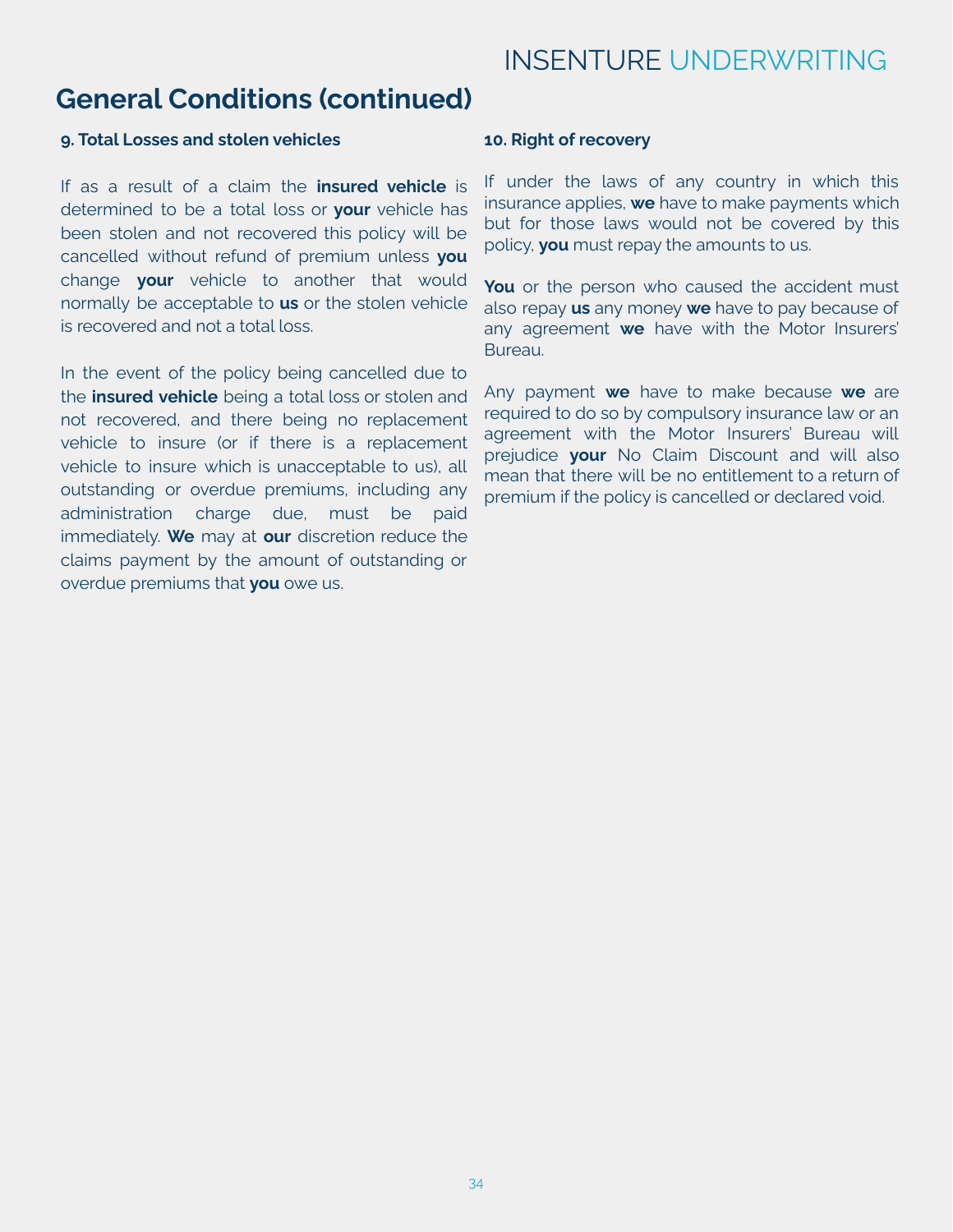### **Our Service Commitment**

### **What to do if you have a complaint**

**We** are dedicated to delivering a first class level of service to all policyholders. However, **we** accept that things can occasionally go wrong and would encourage **you** to tell **us** about any concerns **you** have so that **we** can take steps to make sure the service **you** receive meets **your** expectations in the future.

Our customer service team is here to help at c[omplaints@Insentureunderwriting.com](mailto:Complaints@Insentureunderwriting.com) or 03301245773 who will do all they can to swiftly resolve the issue. **You** can request a copy of **our** complaints procedure free of charge at any time.

**You** can also write to **us** at:

Insenture Underwriting Services Limited First Floor 94 - 102 High Street Hampton Hill TW12 1NY

When contacting us please provide:

- A policy number and/or claim number.
- An outline of your complaint.
- A contact telephone number.

**We** will make every effort to resolve **your** complaint by the end of the third working day after receipt. If **we** cannot resolve **your** complaint within this timeframe **we** will acknowledge **your** complaint within five working days of receipt and do **our** best to resolve the problem within four weeks by sending **you** a final response letter. If **we** are unable to do so, **we** will write to advise **you** of progress and will endeavour to resolve **your** complaint in full within the following four weeks.

If **we** are still unable to provide **you** with a final response at this stage, **we** will write to **you** explaining why and advise when **you** can expect a final response. At this point **you** may refer **your** complaint to The Financial Ombudsman Service at the following address:

The Financial Ombudsman Service Exchange Tower Harbour Exchange Square London E14 9SR Email: [complaint.info@financial-ombudsman.org.uk](mailto:complaint.info@financial-ombudsman.org.uk)

#### **What you should know**

**You** may go directly to the Financial Ombudsman Service when **you** first make **your** complaint, but the Ombudsman will only review **your** complaint at this stage with **our** consent. However, **we** are still required to follow the procedure stated above.

If **you** have received a final response but are dissatisfied, **you** have the right of referral to the Financial Ombudsman Service within six months of the date of **your** final response letter. **You** may only refer to the Ombudsman beyond this time limit if **we** have provided **our** consent.

Whilst **we** are bound by the decision of the Financial Ombudsman Service, **you** are not. Following the complaints procedure above does not affect **your** right to take legal action.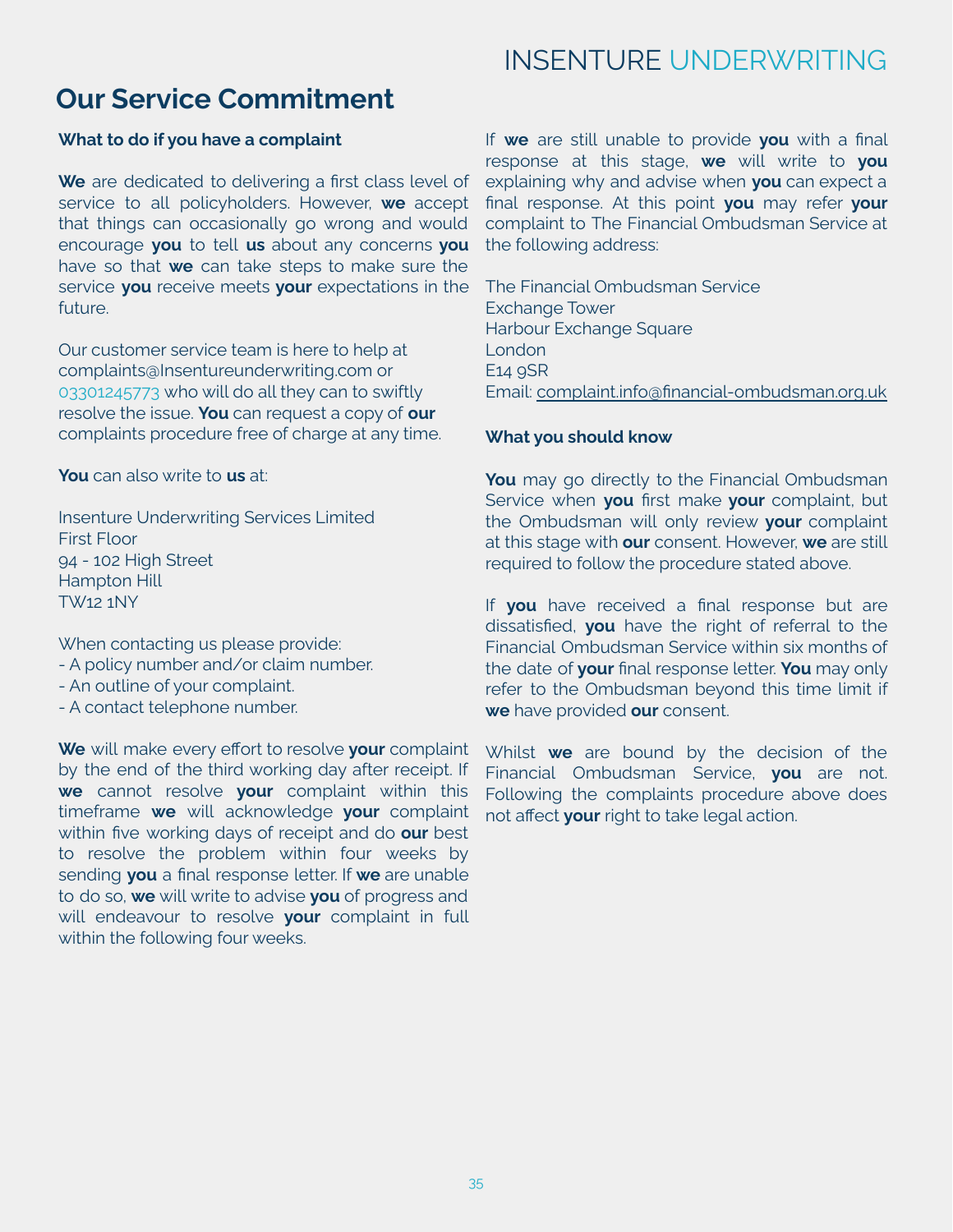### **Our Service Commitment (continued)**

### **Customer feedback**

If **you** have any suggestions or comments about **our** cover or the service **we** have provided please email: [Info@Insentureunderwriting.com](mailto:Info@Insentureunderwriting.com)

**We** always welcome feedback to enable **us** to improve **our** products and services.

### **Telephone Recording**

For **our** joint protection telephone calls may be recorded and monitored by us.

#### **Financial Services Compensation Scheme**

Insenture Underwriting Services Limited is a member of the Financial Services Compensation Scheme (FSCS). **You** may be entitled to compensation from this scheme if **we** cannot meet **our** liabilities under this policy.

Further information about the scheme is available on the FSCS website at: [www.fscs.org.uk](http://www.fscs.org.uk) or by writing to:

**FSCS** PO Box 300 Mitcheldean GL17 1DY

If **you** are still dissatisfied with the way **your** complaint has been handled, **you** can use the Online Dispute Resolution Platform (ODR) to submit **your** complaint for an independent assessment at: [https://ec.europa.eu/info/index\\_en](https://ec.europa.eu/info/index_en)

#### **Your insurance intermediary**

In the event that **we** are unable to continue to trade with **your insurance intermediary** because they have ceased to trade through bankruptcy or liquidation or in the event that their relevant FCA authorisation is revoked **we** reserve the right to pass **your** policy and all details on to another intermediary. If **you** do not wish this to happen then please put **your** request in writing to us.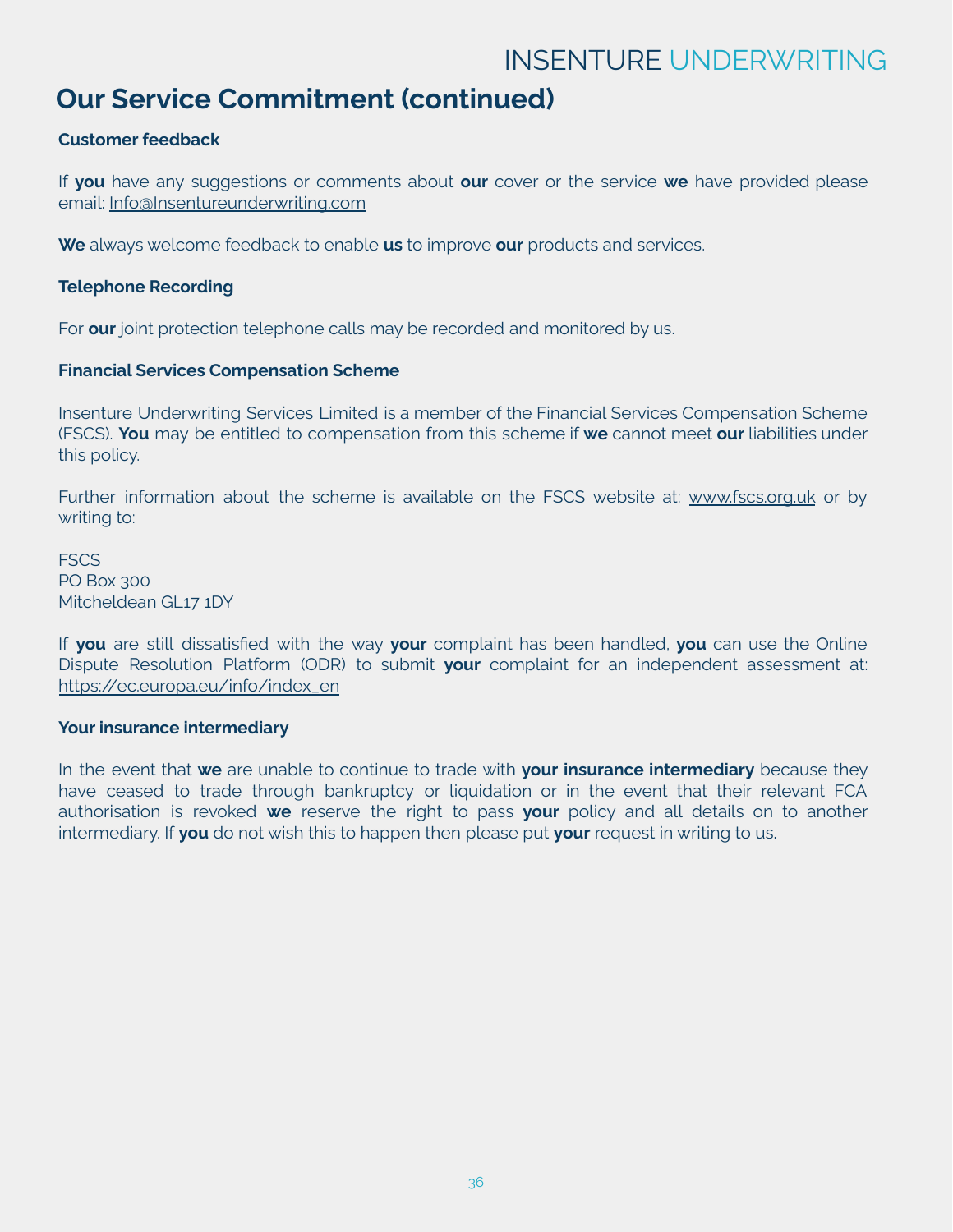### **How we use your information**

### **Introduction**

**We** believe in keeping **your** information safe and secure. Full details of what data **we** collect can be requested from **our** Data Protection Officer (contact details below). This section provides **you** with some basic information and explains:

- What **we** do with **your** information.

- How **we** may check the information **you** have provided to **us** against other sources such as databases.

- Who **we** share **your** information with, and
- How **we** may use **your** information.

**We** are governed by the Data Protection legislation applicable in the United Kingdom.

#### **How we may collect your information**

**We** may collect details about **you** from:

- Information **you** give to brokers.

- Information **you** give **us** in online forms and other forms.

- Other sources such as Google Earth and social media.

- Third parties and other sources.

- Telematics systems.

#### **What information we may collect about you**

**We** collect details including details about **your** health, personal circumstances, claims history, credit history, motoring history and other relevant details. **We** may collect information on **you** from databases such as the electoral roll and county court judgment records.

#### **How we may share your information**

In order to provide **our** services to **you**, **we** may share **your** information with insurance companies, solicitors, regulators, business partners and suppliers. **We** may also have a legal obligation to provide **your** information, in certain circumstances, with regulators, police and other public bodies.

Information **you** supply may be used for the purposes of insurance administration by **us** and third parties. These third parties may share **your** information with their own agents.

#### **How we may use your information**

**We** may use **your** information for a number of purposes. These include:

- Providing **you** with **our** services.
- Dealing with **your** claim.
- Carrying out checks such as fraud checks and credit checks.

- Providing **you** with information about **our** products and services.

**We** give details about some of these processes below.

#### **Driving Licence checks**

**We** may also provide **your** (or any named **third party**) driving licence number (DLN) and other details to the DVLA to confirm licence status, entitlement and relevant restriction information and endorsement/conviction data.

Searches may be carried out prior to **your** policy commencing and at any point during **your** insurance policy including any mid-term adjustment and renewal stage. For details relating to information held about **you** by the DVLA please visit: [www.dvla.gov.uk](http://www.dvla.gov.uk)

The DVLA may also be used to search **your** (or any named **third party's**) no claims discount (NCD) details against a no claims discount database to obtain information in relation to **your** NCD entitlement.

**We** may pass details of **your** no claims discount to certain organisations to be recorded on a NCD database.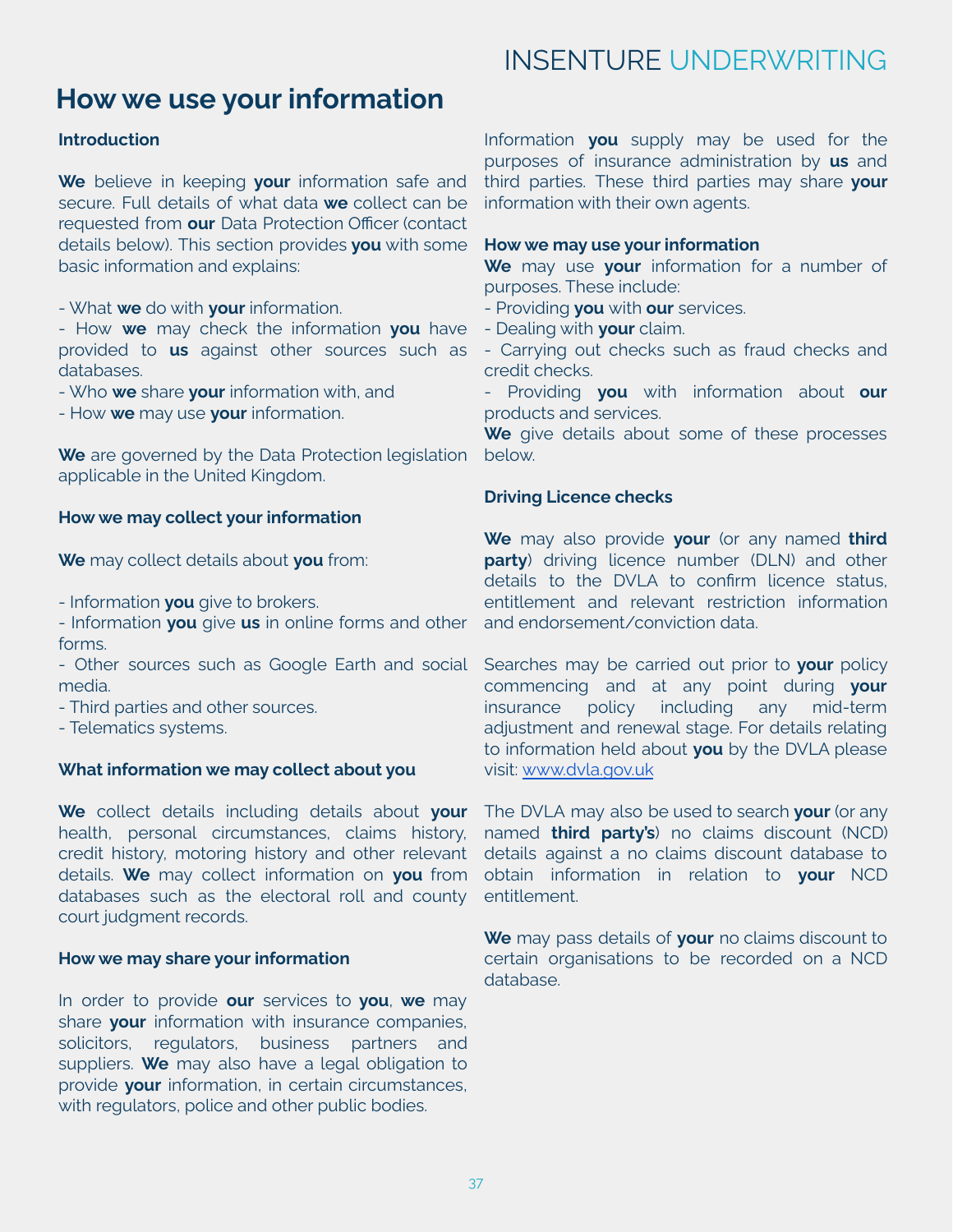# **How we use your information (continued)**

### **Providing you with details on our Products and Services**

Where **you** have given **us your** consent to do so, **we** will send **you** information about products and services of ours and other companies in **our** Group which may be of interest to **you**. **We** may contact **you** by telephone, letter or email (as **you** have indicated).

**You** have a right at any time to stop **us** from contacting **you** for marketing purposes or giving **your** information to other members of the Group.

If **you** no longer wish to be contacted for marketing purposes then please contact **our** Data Protection Officer (contact details below).

### **Motor Insurance Database**

Your policy details will be added to the Motor Insurance Database (MID), run by the Motor Insurers' Bureau (MIB). MID and the data stored on it, including **your** personal details, may be looked at and used by certain statutory and/or authorised bodies including the Police, the DVLA, the Insurance Fraud Bureau and other bodies permitted by law.

If **you** are involved in an accident (in the UK or abroad), insurers and/or the MIB may search the MID to obtain relevant information.

Persons pursuing a claim in respect of a road traffic accident (including citizens of other countries) may also obtain relevant information which is held on the MID.

It is vital that the MID holds **your** correct registration number. If it is incorrectly shown on the MID **you** are at risk of having **your** vehicle seized by the Police. **You** can check that **your** correct registration details are shown on the MID at: [www.askmid.com](http://www.askmid.com)

### **Fraud Prevention and Detection**

**We** carry out fraud checks on **ou**r customers. **We** do this in order to prevent fraud and also to help **us** make decisions about the provision, pricing and administration of insurance.

When carrying out these checks, **we** will search against fraud detection databases.

**We** may pass details about **you** to some of these databases.

Law enforcement agencies, financial service providers, fraud prevention agencies, police and other organisations may also access these databases.

### **Claims History**

**We** may process data relating to **your** claims history for the purposes of assessing any claim **you** may make.

The aim is to help **us** to check information provided and also to prevent fraudulent claims. When **you** tell **us** about an incident **we** will pass information relating to it to these databases. **We** may search these databases when **you** apply for insurance, in the event of any incident or claim, or at time of renewal.

### **Credit Searches and Accounting**

In assessing an application for insurance or policy renewal, **we** may search files made available to **us** by credit reference agencies. They keep a record of that search.

Credit reference agencies share information with other organisations, enabling applications for financial products to be assessed or to assist the tracing of debtors, or to prevent fraud.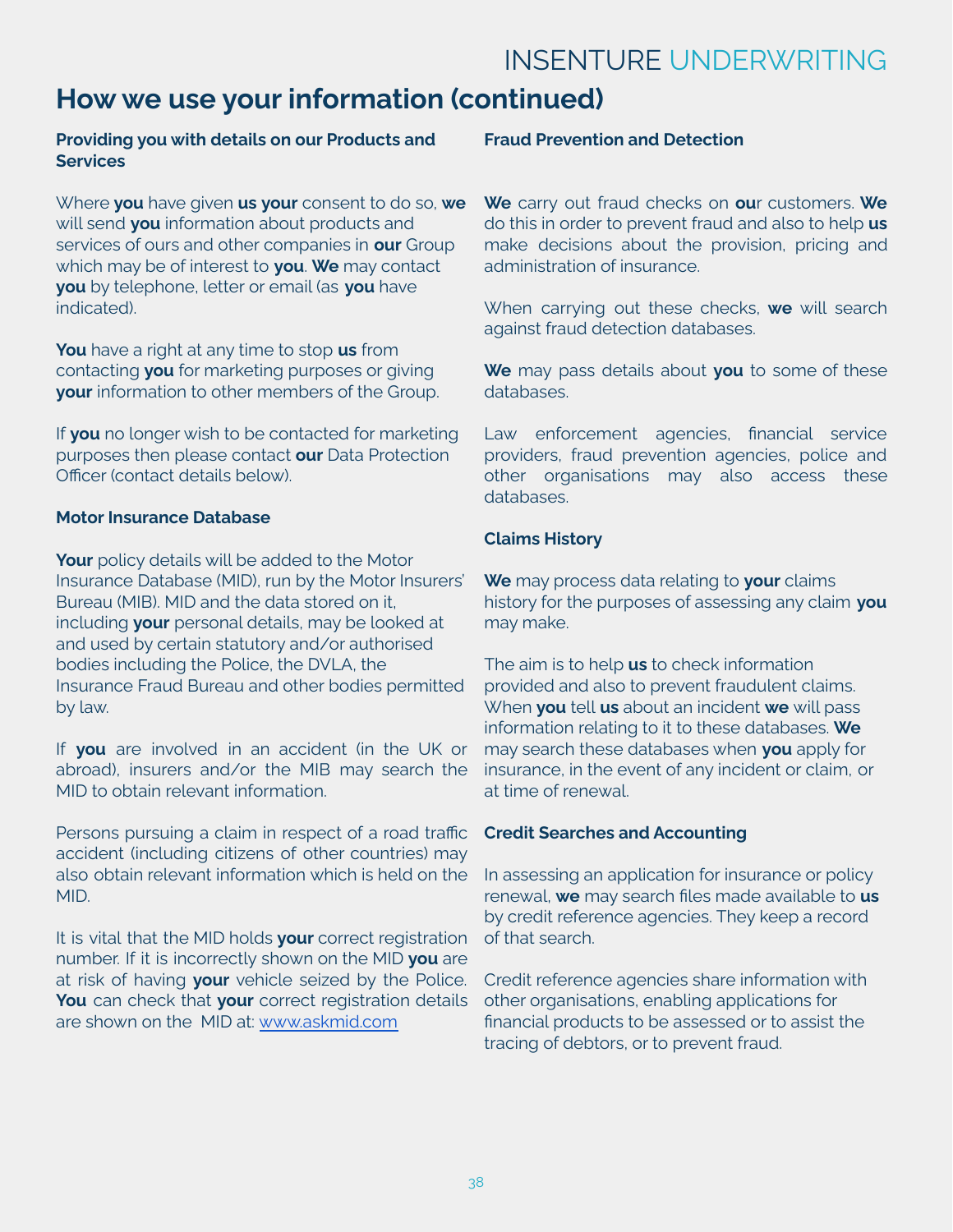### **How we use your information (continued)**

### **Transfers**

Sometimes **your** information may be transferred outside the European Economic Area by us, by the organisations with whom **we** share **your** information or by the servants and agents of these organisations. If **we** do this **we** will ensure that anyone to whom **we** pass it provides an adequate level of protection.

### **Your Rights as a Data Subject**

Under Data Protection Laws **you** have certain rights; these include for example, a right to understand what data **we** hold on **you** and a right to ask **us** to amend that data if it is incorrect. If **you** would like to exercise any of **your** rights please contact **our** Data Protection Officer (contact details below).

### **Data protection officer**

If **you** have any questions about how **we** use **your** data, or to exercise any of **your** data rights please contact **our** Data Protection Officer at

Data Protection Officer Insenture Underwriting Services Limited First Floor 94 - 102 High Street Hampton Hill TW12 1NY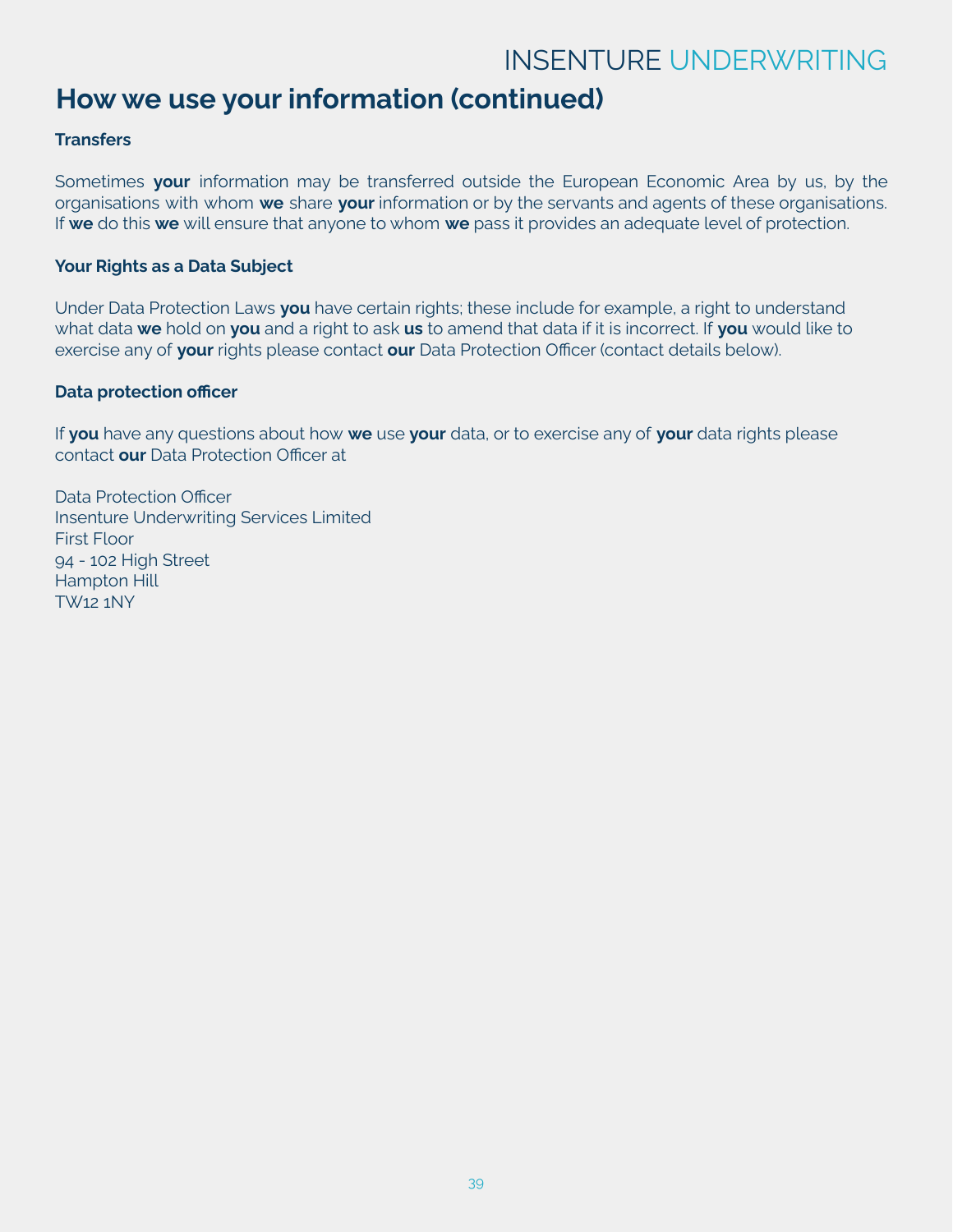# **Numbers to Call**

### **Had an accident?**

### **We're here to get you back on the road.**

The procedure outlined below must be followed for all accidents, regardless of who was responsible. Even if **you** do not intend to make a claim for the damage to **your** vehicle **you** must still report the accident.

Delay in notification may invalidate **your** right to claim.

### Call 0344 873 8183

Please call within 24 hours of the accident, but ideally within 1 hour.

Calling straight away provides **you** with benefits which may include the following (dependent on the level of policy cover **you** have):

- Windscreen repair/replacement.
- FREE collection and re-delivery.
- FREE car cleaning service.
- Repairers' work guaranteed for three years.

### **Does the accident involve a third party?**

Pass **your** details along with **your** policy number to the **third party**. If **you** are calling from the roadside an advisor may ask to speak to the **third party**, or ask **you** to request them to make contact on 0344 873 8183 within 1 hour. The **third party** may be entitled to a number of services free of charge (dependent on blame).